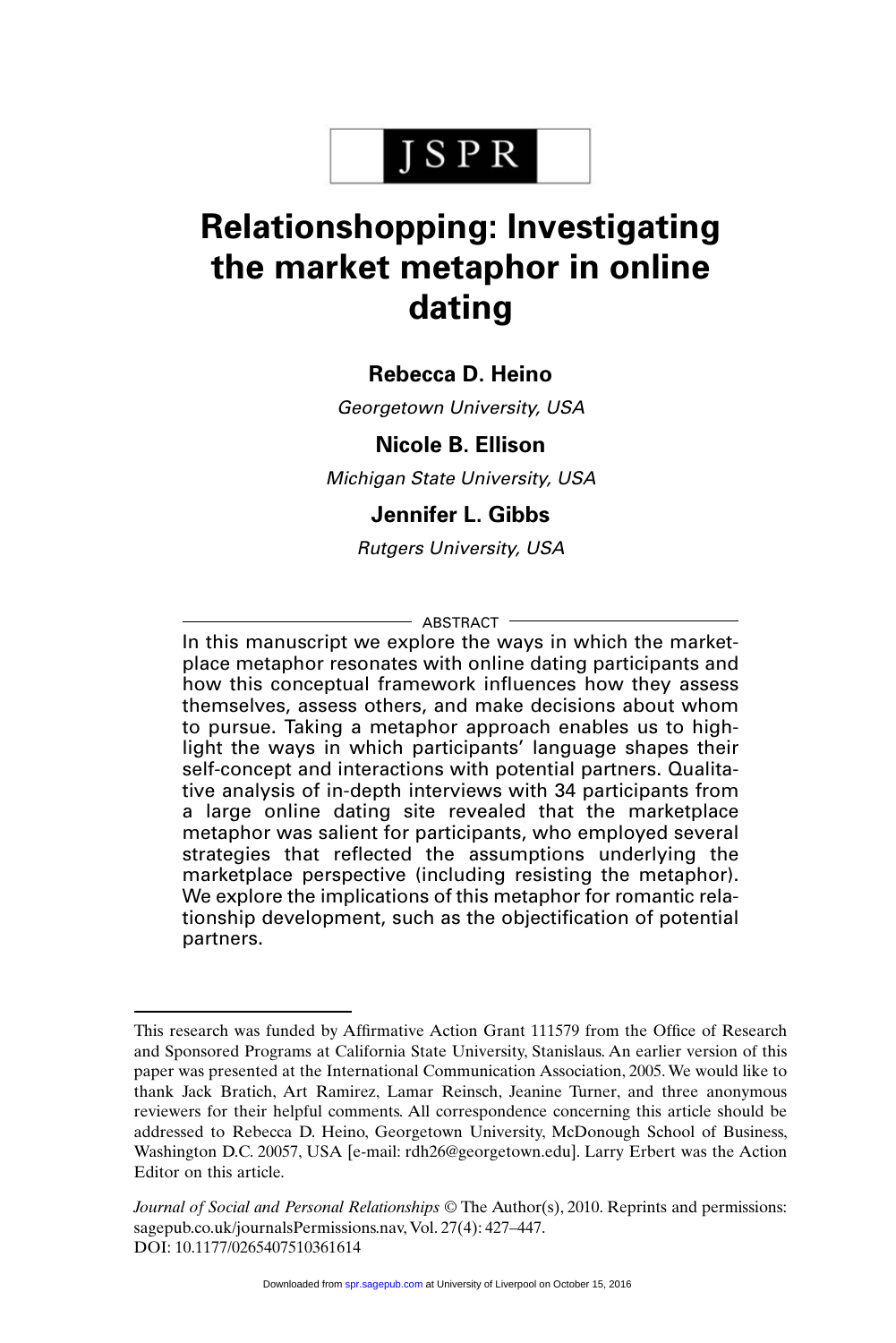KEY WORDS: commodification • computer-mediated communication • information and communication technologies • market metaphor • online dating • relationship formation • selfpresentation

Online dating – the use of Internet services designed to facilitate interactions between potential romantic partners – has become common practice for many. The process by which individuals create a self-presentational profile, search for and assess others' profiles, and initiate interaction using these online tools diverges from traditional face-to-face relationship formation patterns in key ways, although the communication is guided by the same underlying motivation to connect romantically with another. Important differences between mediated and traditional matchmaking are due to these sites' technical affordances, such as database-driven search queries, which affect the process by which individuals present themselves and assess potential romantic partners. What conceptual frameworks do individuals draw upon in order to make sense of this communication environment? One possibility is that they draw upon familiar conceptual schema and communication scripts, such as economic metaphors that deal with the presentation and selection of goods. In other words, they shop.

Scholars in fields such as economics, sociology, marketing, and communication (among others) have utilized economic models to study relationship initiation as an analytic framework to explain overall mate-selection behavior (Becker, 1973; Roloff, 1981). They have also researched economic models as metaphors (e.g., *meat market*) that shape participants' perceptions and actions (Ahuvia & Adelman, 1993; Bailey, 1988). The term "marriage market" was coined by Gary Becker (1973) in his original work creating a model of the economics of marriage, although this term has been applied to the dating market as well. While Becker focused specifically on people seeking marriage, others have applied this model to attempts to search for romantic partners, whether they result in marriage or not (Ahuvia & Adelman, 1993; Hitsch, Hortacsu, & Ariely, 2006).

In their examination of online dating sites, Fiore and Donath (2004) propose that "online personals systems would seem to provide the ideal example of a marriage market" (p. 1396) because they offer increased information about a wider pool of potential partners than usually available in face-to-face encounters. Marketing for top online dating sites reinforces this assessment. For example, Match.com, one of the largest online dating providers in the US, marketed itself for many years as providing "[m]illions of possibilities to meet your match." Like many other online dating sites, Match.com presents itself as a service that offers individuals countless opportunities to meet a romantic partner: a virtual marketplace of potential dating partners. The design of online dating services can be a powerful tool for identifying people who share similarities in demographics, attitudes, and values (Fiore & Donath, 2004). The ability to specify search criteria allows individuals to concentrate on others who have desirable qualities,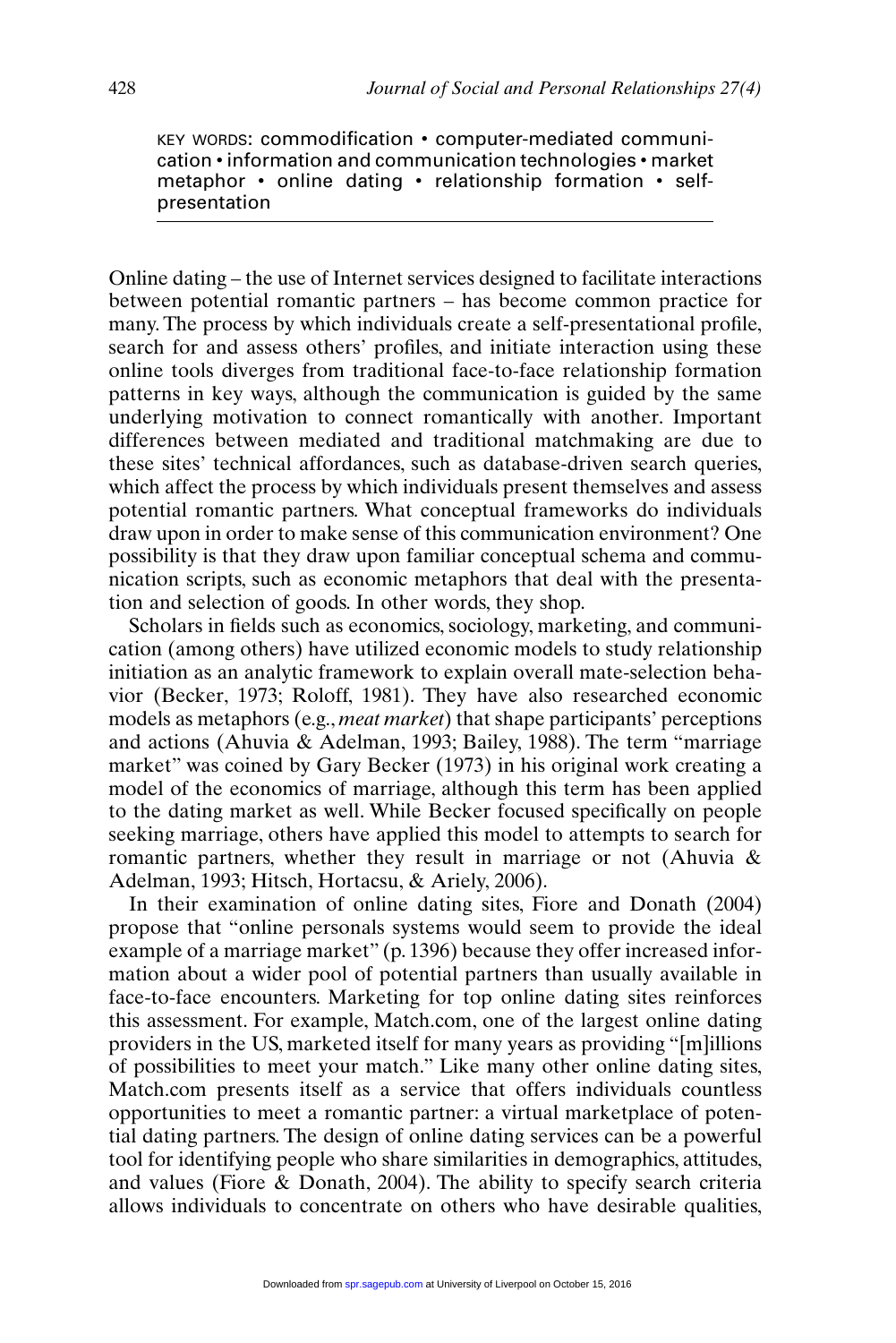potentially helping them create a match (Baker, 2008). The functionality of most online dating sites allows participants to look for partners using a search engine that filters out profiles that do not meet the stated criteria (such as age or location). Online dating also encourages economic-based self-presentation in the form of what Arvidsson (2006) calls "commodification of affect" as users engage in a branding process while constructing their profiles to attract others.

Metaphors are conceptual frameworks that allow individuals to make sense of new concepts by drawing upon familiar experiences and frameworks. This metaphor of the marketplace – a place where people go to "shop" for potential romantic partners and to "sell" themselves in hopes of creating a successful romantic relationship – is highlighted by the layout and functionality of online dating websites, which evoke e-commerce sites such as Amazon.com. The marketplace metaphor may also resonate with participants' conceptual orientation towards the process of finding a romantic partner. While this is not the only way to understand relationship initiation (Carl & Duck, 2004; Duck, 1973), and romantic decision making is not always rational (Zey, 1992), the marketplace perspective offers potential useful insight into how online dating participants view themselves, others, and the process of choosing partners. In our analysis, we examine whether this metaphor is embraced by participants and if so, how it affects their online dating behavior and interaction. We also explore the potentially problematic implications of this metaphor, such as an emphasis on commodification and efficiency rather than the communicative process of creating and sustaining relationships. To our knowledge, this study is the first to look at the language and metaphors employed by users of online dating sites to describe their experiences. While metaphors have been explored in other dating contexts (Ahuvia & Adelman, 1993; Baxter, 1992; Coupland, 1996), the affordances of online dating websites, as well as their growing popularity, make the market metaphor particularly salient and important in understanding romantic relationship initiation.

#### **Romantic relationship formation in mediated environments**

Although many forms of computer-mediated communication (CMC) can support the development of romantic relationships, online dating sites have the explicit goal of connecting individuals with potential romantic partners. According to a report on online dating from the Pew Internet and American Life Project (Madden & Lenhart, 2006) in 2004, "dating Web sites created more revenue than any other paid online content category, as they netted roughly US\$470 million in consumer spending, up from about US\$40 million in 2001" (p. 1). The report also found that of the total Internet population in the US,  $11\%$  – about 16 million people – have gone to an online dating website or a site where they can meet people online. The industry as a whole saw revenues of about US\$900 million in 2007 according to Jupiter Research (Business Wire, 2008).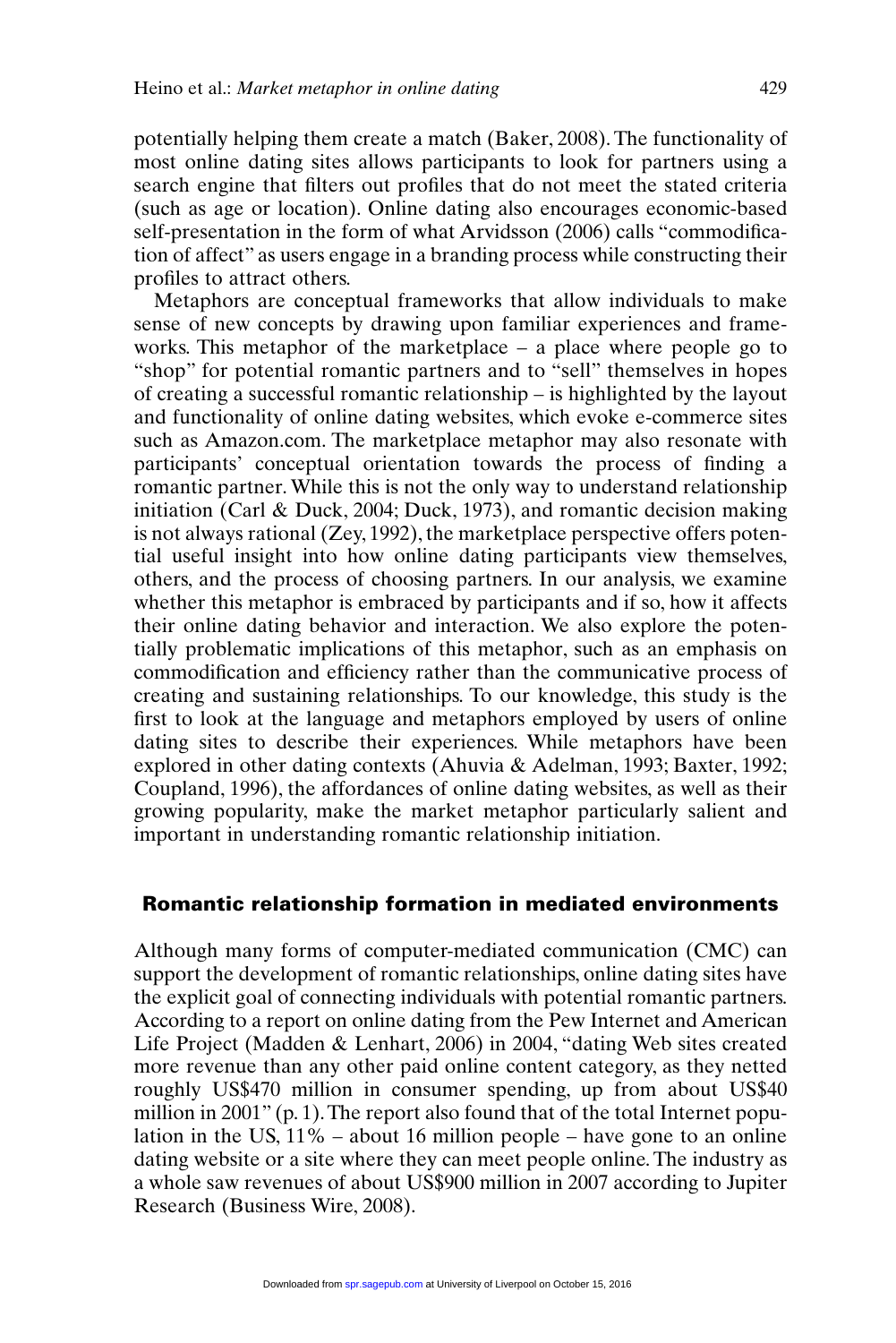We focus on ways in which online dating sites facilitate searching for and choosing potential romantic partners. Early research on mediated communication suggested the reduced cues of CMC limited its ability to convey socio-emotional content and support interpersonal relationship development (Culnan & Markus, 1987). However, later research developed a more positive assessment (for reviews, see Baym, 2002; Walther & Parks, 2002), noting for instance that impression formation in CMC groups could reach the same levels as face-to-face groups if given enough time, in order to compensate for CMC's slower rate of exchange (Walther, 1993). While other recent literature has investigated the use of Internet technologies for relational maintenance (e.g., Ramirez & Broneck, 2009), the online dating context calls attention to the ways in which such technologies may facilitate the initiation and formation of new relationships.

In online dating, this involves both self-presentation to attract others and assessment of others' profiles for potential matches.When forming relationships, individuals experience pressure to present themselves as attractive and desirable (Hirschman, 1987). Earlier research suggests that marketing and promoting oneself are an important part of mediated dating (Ahuvia & Adelman, 1993) and that in constructing personal profiles in print ads, users highlight characteristics they believe will be most sought after by potential partners (Hirschman, 1987). Self-presentation in CMC, and more specifically in online dating, allows for more controlled and selective selfpresentation in which individuals highlight their most attractive resources and deemphasize negative attributes (Ellison, Heino, & Gibbs, 2006; Gibbs, Ellison, & Heino, 2006; Walther, 1996; Whitty, 2008). Positive first impressions are desired in traditional and online dating environments, but the technical affordances of online media may make this need more salient.

#### **The market metaphor in dating**

Research has explored the use of metaphors to understand relationship development (e.g., Baxter, 1992; Duck, 1984). The process of developing relationships is complex, and individuals often use metaphors to help make sense of their experience (Baxter, 1992). As Burke (1969) writes, "Metaphor is a device for seeing something *in terms of* something else. It brings out the thisness of a that, or the thatness of a this" (p. 503, emphasis in original). It is this misfit of the literal application that opens up "distinctive features" of the non-literal term (Searle, 1979). For example, in Marley's (2007) work on metaphors of identity in dating ads, she found that the use of the word "kitten" to describe a desirable female implied a younger woman with characteristics similar to a young cat, such as cuteness or dependence.

Not only are metaphors a form of vivid and expressive language, they "afford different ways of viewing the world" (Ortony, 1993, p. 5) that actually shape people's social construction of reality (Baxter, 1992). Lakoff and Johnson (2003) argue that our conceptual systems are created from metaphors and "our concepts structure what we perceive, how we get around in the world, and how we relate to other people" (p. 3). Therefore metaphors create the world "we live by." The accentuation of some features, while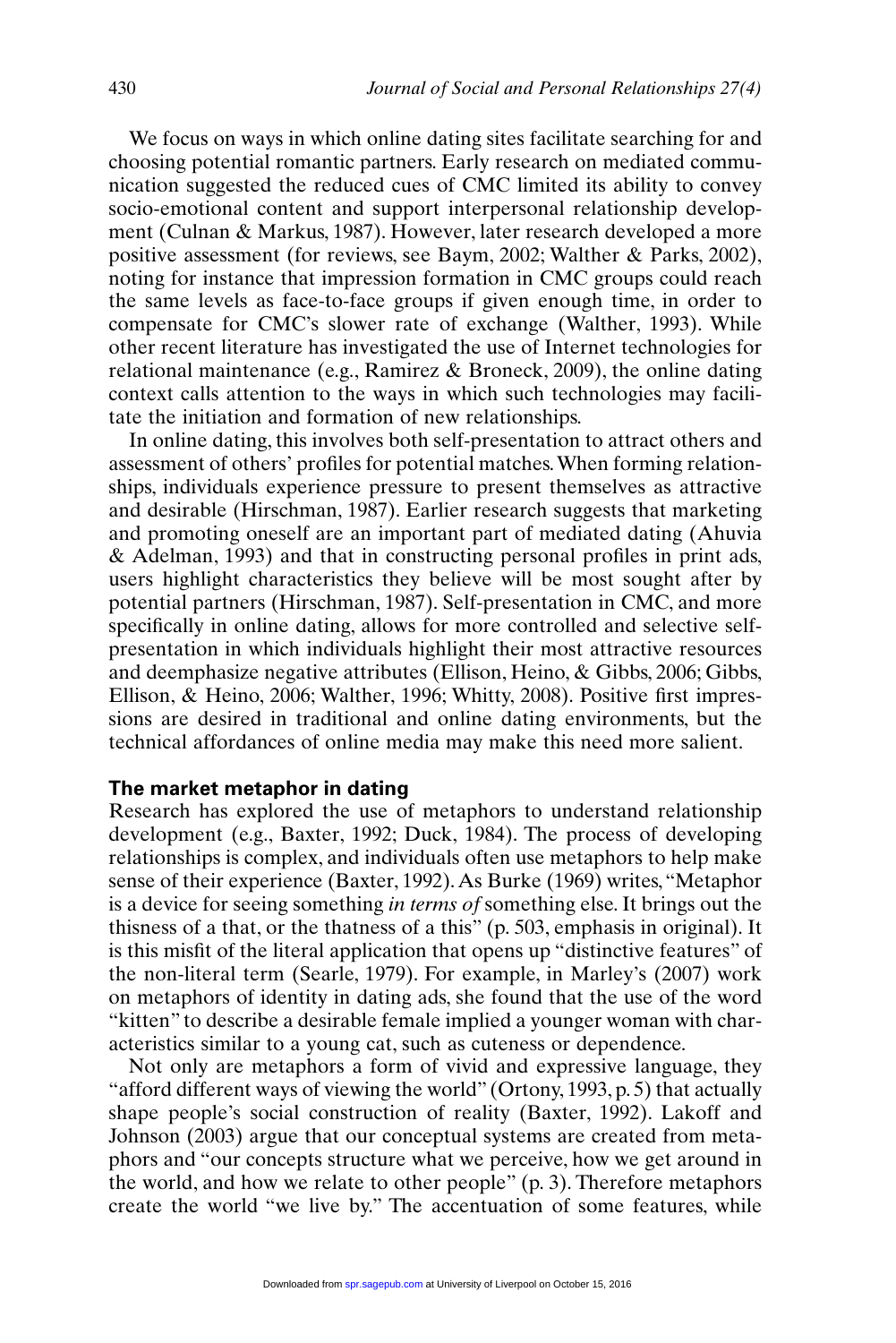suppressing others, affects how we think and act by focusing our attention on certain aspects and prioritizing them as more important than others. Thus, metaphors guide us to understand concepts in certain terms and through certain values. For example, the metaphorical concept "time is money" emphasizes that time is a limited resource and valuable commodity, and thus encourages consideration of how to budget or invest time.

Dating metaphors that have been studied include everything from "love as a journey" (Lakoff, 1986) to relationship development as an "uncontrollable force" (Baxter, 1992) to animal references in dating ads such as "seeks pussycat to pamper" (Marley, 2007). Such metaphors are important as they influence how relationships are conceptualized, as well as how people interact as they go about forming them. A small body of literature looks at how people use the language of economic models as metaphors to make sense of their dating and relationship formation experiences (Ahuvia & Adelman, 1993; Baxter, 1992; Coupland, 1996), but the existence and impact of such metaphors have not yet been studied in the online dating context.

Economy-based metaphors have "proved to have an immense explanatory power" to explicate the processes of exchange and negotiation (Bracker, 2005, p. 7) and tend to highlight efficiency, consumerism and competition (Napoli, 1999). Economic metaphors for romantic relationships existed long before online dating. When courtship behaviors changed from chaperoned visits to a home into dates, where couples left the home to go to restaurants or movie theaters, courtship became a commercial entity (Bailey, 1988). Ahuvia and Adelman (1993) found that market metaphors around consumption (potential partners as a "package") and selling ("sell yourself") were more common than romantic metaphors (such as creating "magic") when participants described their experience using a matchmaking service, but were later replaced by other metaphors (such as "chemistry") after participants formed relationships.

Ahuvia and Adelman (1993) attribute this to the way in which these services highlight the social exchange (bargaining) aspects of dating, so the metaphor's salience might be limited to relationship initiation. They also found that the characterization of individuals as products felt dehumanizing to some of the participants, and was therefore offensive. At the same time, the market metaphor allowed for an assessment of the long-term benefits of being in a relationship that went beyond the initial emotional advantages. Baxter (1992) found that the exchange metaphor in relationships implied that the success of the relationship was seen as the smooth coordination of each person's wants and needs. In looking at dating ads as a self-commodification process, Coupland (1996) found that individuals both adhered to norms of commodification principles (using established categories that would be attractive to others) and also resisted them by humanizing and personalizing their ads. These studies show that the economic or exchange metaphors, while easy to critique, also offered insights into identity and relationship development that were salient to the participants.

Building upon earlier literature, which considers the marketplace metaphor and its application to earlier forms of mediated relationship initiation,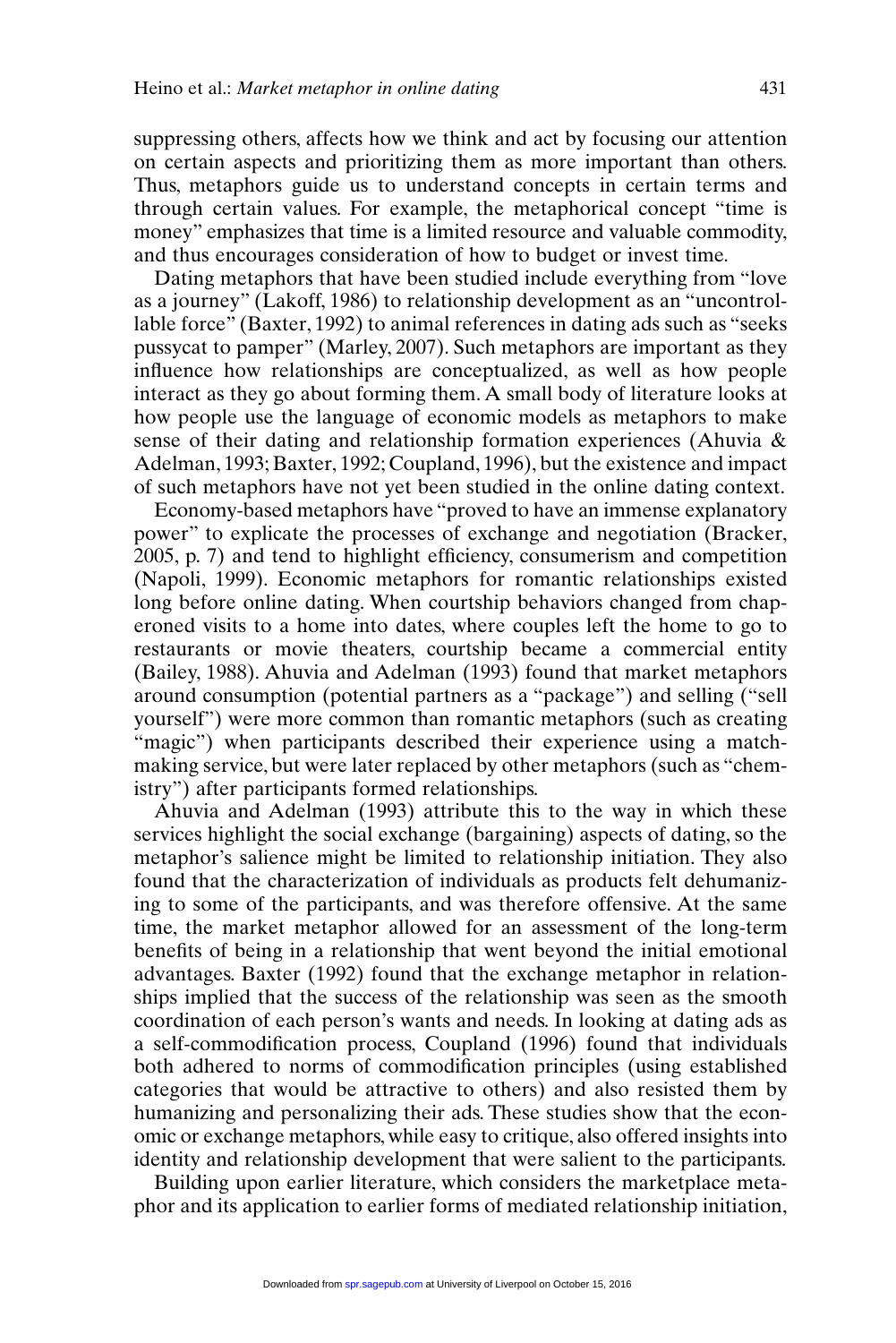we explore the ways in which this conceptual framework is utilized by online dating participants. If metaphorical language influences and structures thoughts and behaviors, online dating is a relevant and important context to understand whether the market metaphor shapes participants' experience, as well as to explore possible theoretical and pragmatic implications. This leads to our research questions: *Is the market metaphor salient for online dating participants? If so, how do market metaphors influence their communication strategies and behaviors?*

#### **Method**

#### **Research site**

Our participants were members of one of the largest online dating services, referred to by the pseudonym "Connect.com," at the request of the company. We received permission to interview and survey participants of this online dating company and, in return, we gave them a market research report. Connect.com supported our gaining access to users but was not involved in shaping the research or analyzing the data. We received no funding from the company, except for their provision of an incentive of a free one-month subscription to interview participants. Similar to other online dating services, this service allows users to create profiles, search others' profiles, and communicate via a double-blind e-mail system. In profiles, participants have the option to include a photo and a written (open-ended) self-description and their desired mate. They also answer a battery of closed-ended questions about descriptors such as height, salary, religion, marital status, and alcohol use. Participants can search for potential partners by filtering through thousands of profiles, narrowing the field according to specific characteristics or demographic descriptors, and then e-mail these individuals through the provider's website. Connect.com allows participants to choose potential partners, as opposed to other services that rely on personality matching systems (e.g., eHarmony.com).

#### **Data collection**

This manuscript is part of a larger project investigating self-presentation and initial relationship formation in online dating, using both qualitative and quantitative methods. In order to capture the metaphors used in participants' natural language, we used qualitative interviews to explore the ways in which participants understood and made sense of their experience (Weick, 1995) through their own rich descriptions and explanations (Miles & Huberman, 1994).We took an inductive approach based on general research questions informed by literature on online self-presentation and relationship formation.

Approximately 800 members in the Los Angeles and San Francisco Bay areas were initially contacted by the Director of Market Research at Connect.com, invited to participate in an interview, and offered a free onemonth subscription as an incentive. Reminder e-mails were sent within one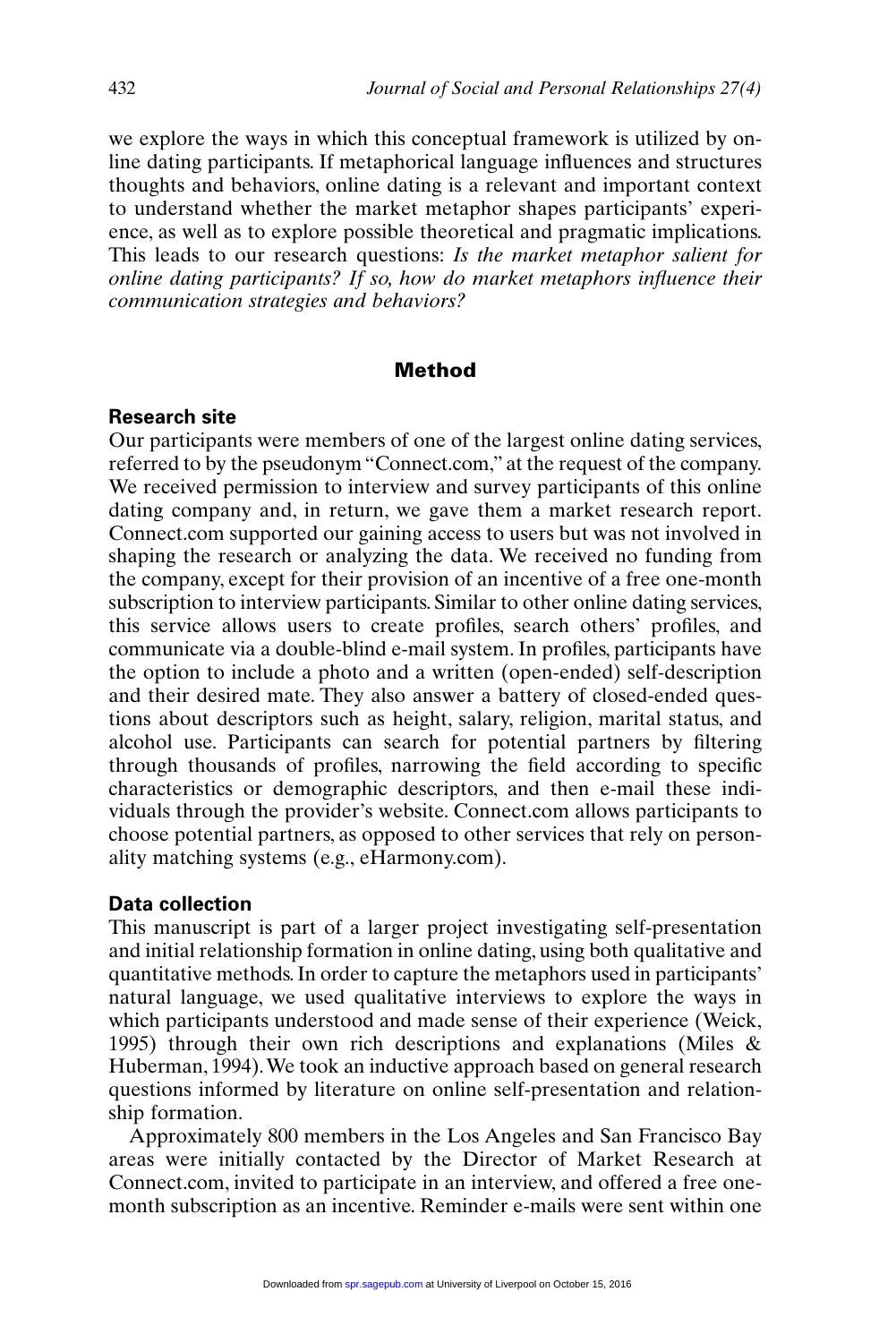week. Out of 76 volunteers, 36 were selected and contacted by the authors to arrange an interview (although two were unable to participate due to scheduling issues). We chose participants to ensure a variation in demographics (e.g., gender, age, urban/rural, income, and ethnicity), focusing exclusively on heterosexuals.

Participants were 50% female and three-fourths (76%) resided in urban Los Angeles. The remaining participants (24%) resided in a more rural location outside of the San Francisco Bay area. Participants ranged in age from 25 to 70 years old ( $M = 42$ ,  $SD = 9.35$ ), with the majority between 30 and 49. Respondents were current Connect.com subscribers whose profiles were active within the previous week. Participants had been active in online dating sites from 1 month to 5 years ( $M = 28$  months,  $SD = 17.96$ ).

Interviews  $(N = 34)$  were conducted in June and July 2003. Interviews were conducted by telephone and averaged 60 minutes in length (range = 30–90 minutes). Interviews were semi-structured to ensure that all participants were asked certain questions yet allowed the freedom to raise other relevant issues. The interview protocol included open-ended questions about participants' online dating history and experiences, profile construction, perceived differences between online and traditional dating, assessment of others online, ways in which online dating had changed their approaches to dating and perceptions of their own desirability, perceived effectiveness of online dating, and demographics. Although we analyzed the entire data set, three items specifically probed the marketplace concept: "Has the knowledge that there are thousands of profiles available online changed the way you go about dating? If yes, how?", "Has it changed the way you view those you might potentially date? If yes, how?", and "Have the responses you've received online changed how you view yourself? If yes, how?"

#### **Data analysis**

After the phone interviews were transcribed, they were checked for accuracy by the researcher who conducted the interview.Transcription generated 551 pages of single-spaced text. All audiotapes and interview transcripts were labeled with pseudonyms to ensure coordination among materials and to preserve confidentiality. Interview transcripts were analyzed using Atlas.ti, a software program used for qualitative content analysis. We used microanalysis of the text (Strauss  $\&$  Corbin, 1998) to look for common themes among participants and to gain greater depth and insight into our research questions. Following evolved grounded theory (Charmaz, 1994; Mills, Bonner & Francis, 2006; Strauss & Corbin, 1998), categories emerged from the data through our interpretation, rather than being previously established and applied to the data *a priori* as in content analysis. We used an iterative process of coding, in which data from one informant were confirmed or contradicted by data from others in order to refine theoretical categories, propositions, and conclusions as they emerged from the data (Lincoln & Guba, 1985).

Analyses were conducted in four steps. First, using open coding, the first two authors collaborated by coding alternative transcript line-by-line.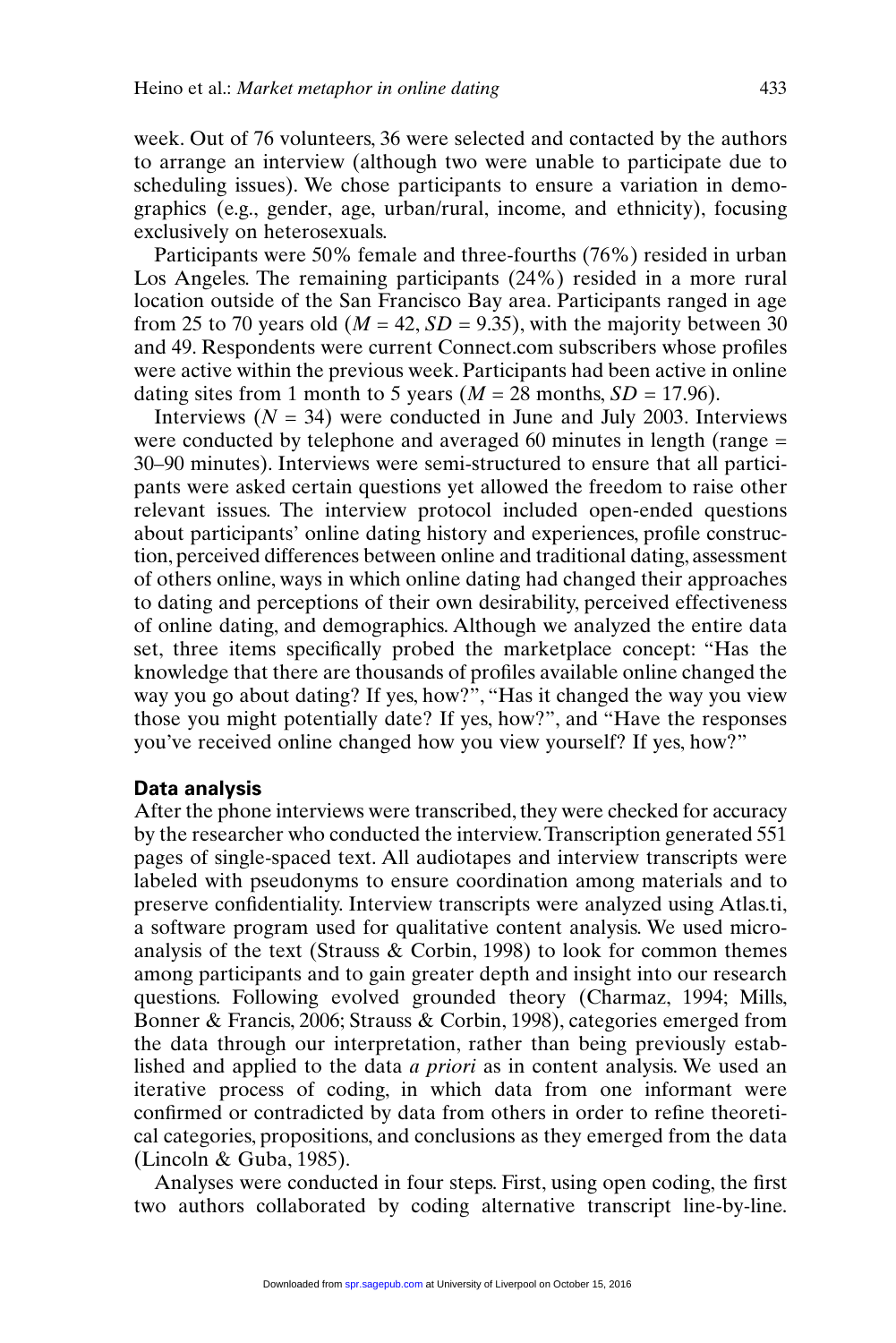During this process, to encourage consistency, they engaged in frequent discussions to compare and refine coding categories and schemes (Larson  $\&$  Pepper, 2003). This process also created "analytic memos" (Lindlof  $\&$ Taylor, 2002; Pepper & Larson, 2006; Strauss & Corbin, 1998) about the properties and dimensions of categories and the relationships between categories to help refine our understanding. Second, after the data were coded once and the emergent categories – such as "more picky online" and "efficiency" – were identified, each author coded the data again to ensure that categories were thorough and accurate. In the third step, codes indicating participant strategies that were influenced by the market metaphor were highlighted. For example, the "more picky online" category was found to reveal several strategies for calibrating one's selectivity in terms of choosing others of equal or greater desirability. After identifying participants' strategies, the fourth analytical step consisted of grouping strategies together into five broader themes or higher abstraction categories or codes (in the terms of Lindlof  $& Taylor, 2002$ ) related to different aspects of the market metaphor, such as "assessing others' worth," "determining one's own market worth," and "calibrating selectivity." After these four coding steps, the larger thematic structure, which will be discussed in the follow section, emerged. (A table with sample codes and quotes is available on request from the authors.)

#### **Findings: The online dating market**

Data analysis revealed that the market metaphor was indeed salient for online dating participants, as over half of them used such metaphors without being prompted. During interviews, they compared online dating to an economic transaction, referring to their list of potential partners as a "sales pipeline," or describing the site as like a "supermarket" or "catalog." When talking about online dating, participants of both genders evoked the marketplace metaphorical framework to explain their experiences, with both positive and negative connotations.

This marketplace lens – and its language of shopping, marketing, and purchasing – surfaced as participants described various facets of relationship initiation. We coded these descriptions into five themes: assessing others' market worth, determining one's own market worth, shopping for perfect parts, maximizing inventory, and calibrating selectivity. Participants employed key strategies in each of these areas, while also, at times, resisting the metaphor and its implications.

#### **Assessing others' market worth: Seeing beyond self-marketing**

In the online dating marketplace, participants assessed potential partners' desirability in order to determine whether the two were an appropriate match. Our data suggest that participants developed various strategies to assess others online.This assessment of others fits squarely with the marketplace conceptual framework of relationship development in that the initial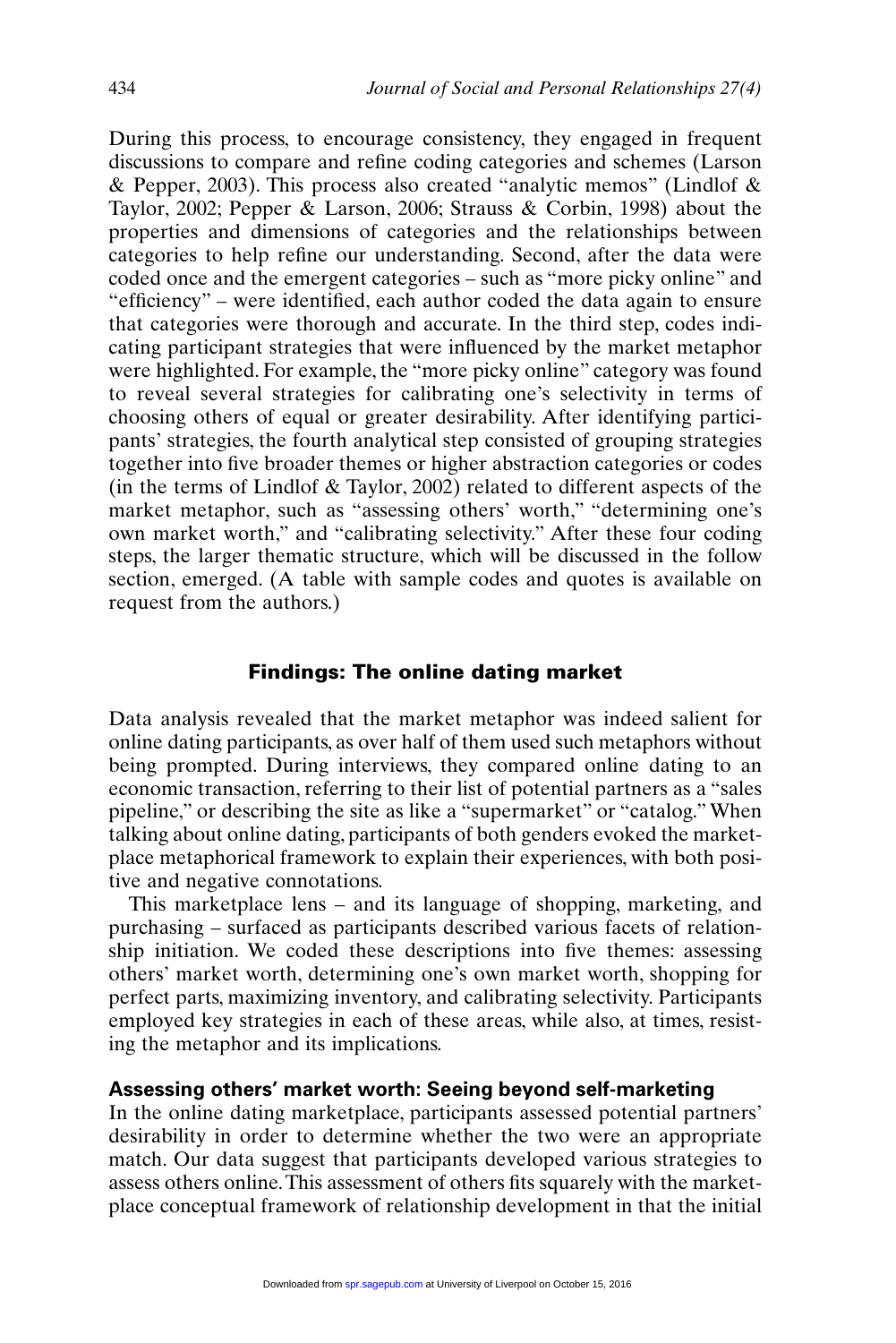step of a transaction is typically an assessment of the goods under consideration. When assessing others, participants accounted for the natural tendency for others to idealize themselves in the profile.

Participants evoked consumerist metaphors of selling and marketing when they discussed the personal profile and how to interpret it. Some compared the profile to a "résumé," a promotional tool that markets one's "best self" rather than a complete or accurate representation.The profile was perceived to be a means by which people marketed themselves, presenting themselves strategically by emphasizing positive characteristics and deemphasizing negative characteristics. "This is like a résumé you are sending to someone – someone could lie on their résumé. But I think that if a person interviewing is a decent interviewer they pick that up on the phone or the first meeting" (Sally, Los Angeles). Just as products are marketed to appeal to certain demographics, participants broadcast qualities they thought would appeal to the specific kind of individual they wanted to meet.

Participants developed strategies to account for the tendency for others to over-emphasize positive characteristics, acknowledging that the profile was a selling tool or promotional device designed to make others sound "wonderful" and was to be approached with skepticism. As explained by one participant, "Everyone is so wonderful over the Internet. What the Internet doesn't tell you is that, 'I'm defensive, I talk about my problems all the time, I can't manage my money'" (Sam, Los Angeles). To counter this tendency to present an ideal version of one's self (Ellison et al., 2006), many would mentally account for likely exaggerations in profiles. For example, participants reported that men tended to exaggerate height while women would underestimate weight. This tendency towards minor deception in height and weight (as well as age) has been documented in prior empirical research on online dating (Toma, Hancock & Ellison, 2008). Participants developed the strategy of making mental calculations in interpreting physical descriptions to account for this "margin of exaggeration": one woman mentioned that if a profile said a man was 5'11" she would assume he was probably 5'9"; another man said that if a woman said she was "average" body type, he would assume she was slightly heavy.

Another strategy involved triangulation to verify the information presented. Participants adopted strategies such as avoiding profiles without a photo, without multiple photos, or with only one blurry photo. In one case, a participant arranged a face-to-face meeting with a woman who turned out to be ten years older than her picture. After the meeting, he vowed never to go out with someone who only had one picture again. Another participant saved her e-mails from early in an exchange in order to compare them to later e-mails and look for conflicting information. These strategies of translating the profile and triangulating among various information sources were ways of assessing the "market worth" of others, similar to the way in which savvy consumers learn to treat marketing and advertising campaigns with skepticism.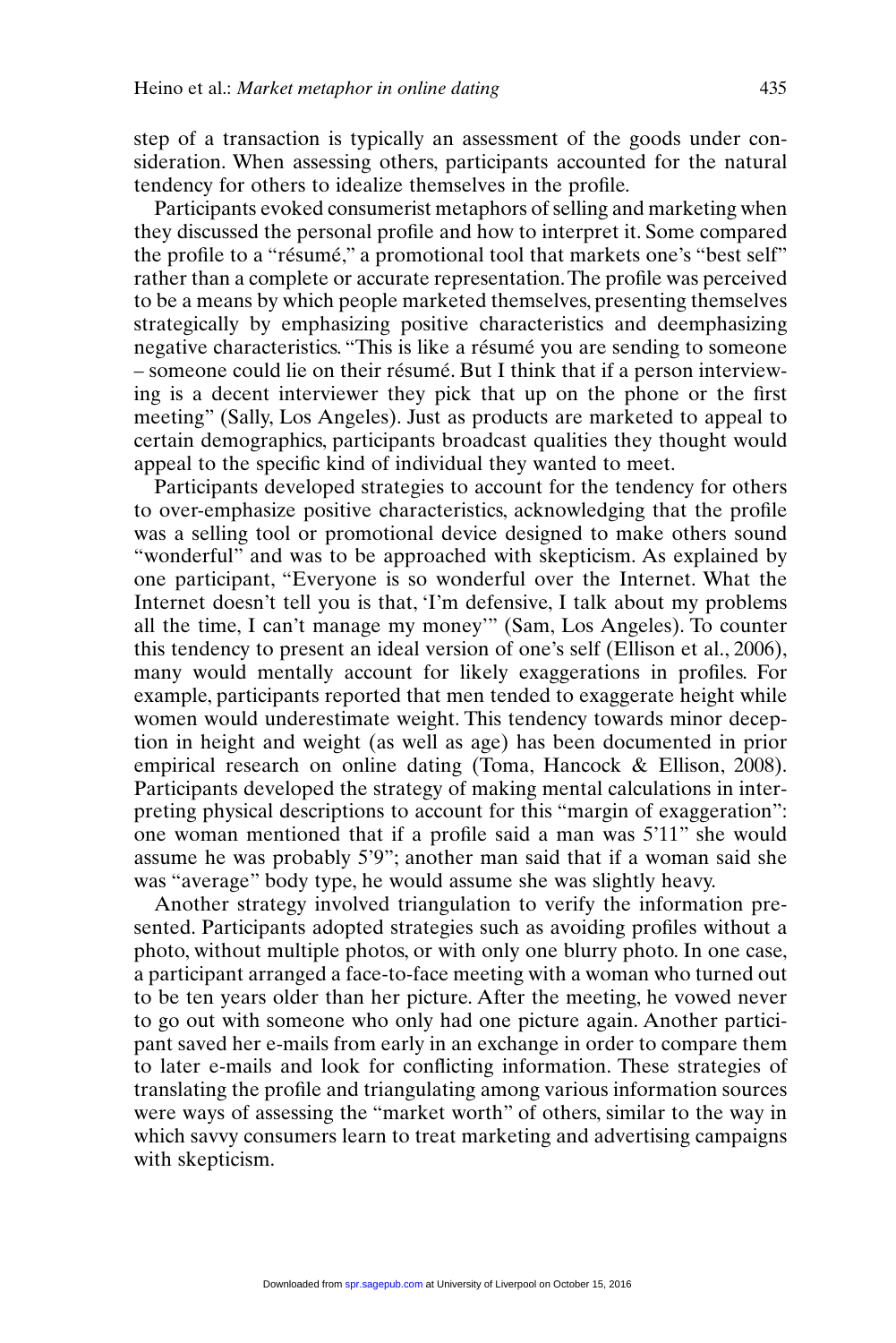#### **Determining one's own market worth**

Online dating participants developed strategies not just to assess others, but also to determine, and advertise, their own desirability. This market worth was based not only on their self-perception of desirability, but also market demands for their attributes and the supply of other competing partners with those same attributes. In online dating, the structure of the site, along with the large pool of participants, supports the market metaphor because it allows for tangible and explicit assessment of one's own perceived desirability in ways less likely to occur with traditional face-to-face communication.

The marketplace metaphor was evoked through accounts of participants' assessments of their "value." If their perceived value was too low, then participants changed self-presentation behaviors in hopes of being seen as more desirable. Market worth also could be assessed according to explicit, immediate feedback, such as the number of hits on one's profile (e.g., one man changed his picture and found that the number of hits to his profile went from 11 to  $70$  in one day). It also could be assessed by comparing the ratio of people replying to e-mails compared to the number sent out (e.g., participants mentioned that they were 10% effective, or 1 in 10 initial e-mails sent to potential partners garnered a response) or the number of e-mails received in relation to the number of profile views (e.g., "I have to go in and revise my profile. They are looking but it's not catching them" [Danny, Los Angeles]). In the extreme, this quantifiable assessment led to a "realtime" estimation of market worth based on checking e-mail inboxes (which some users did several times a day), similar to the way day-traders check online stock market indices.

These explicit feedback mechanisms generally seemed to increase, rather than decrease, participants' perception of their own "worth" in the marketplace.When asked explicitly about whether the responses they had received online changed how they viewed themselves, only two participants out of 34 felt their self-image had been negatively affected. Many answered that it was unchanged, but those with a positive self-assessment reported that it was reaffirmed by the responses they received: "I don't know if it's changed the way I view myself. I've been told that I'm an initially attractive person and I think it's driven home the message . . . [Online dating] is good for my self-esteem" (Travis, Los Angeles). Some participants, especially women, considered online dating an "ego boost" based on the types of responses they received. One woman said that after she posted her profile and received a number of e-mails in response, she realized, "I'm much more attractive than I had thought, you know, so that was good. That boosts your morale and punches it up. That's a positive" (Patricia, Los Angeles).

Also, their positive self-image was reinforced through the communicative process of selling themselves:

I'm more aware of my qualities in terms of what I have to offer. And there's something almost like a positive affirmation, too, because if you repeat things enough times you begin to realize it. It's like I'm describing my job and my career with every person I meet. That makes me more conscious of what I do and how I feel about it . . . it reminds me that I have a good life and a good career. (Max, Los Angeles)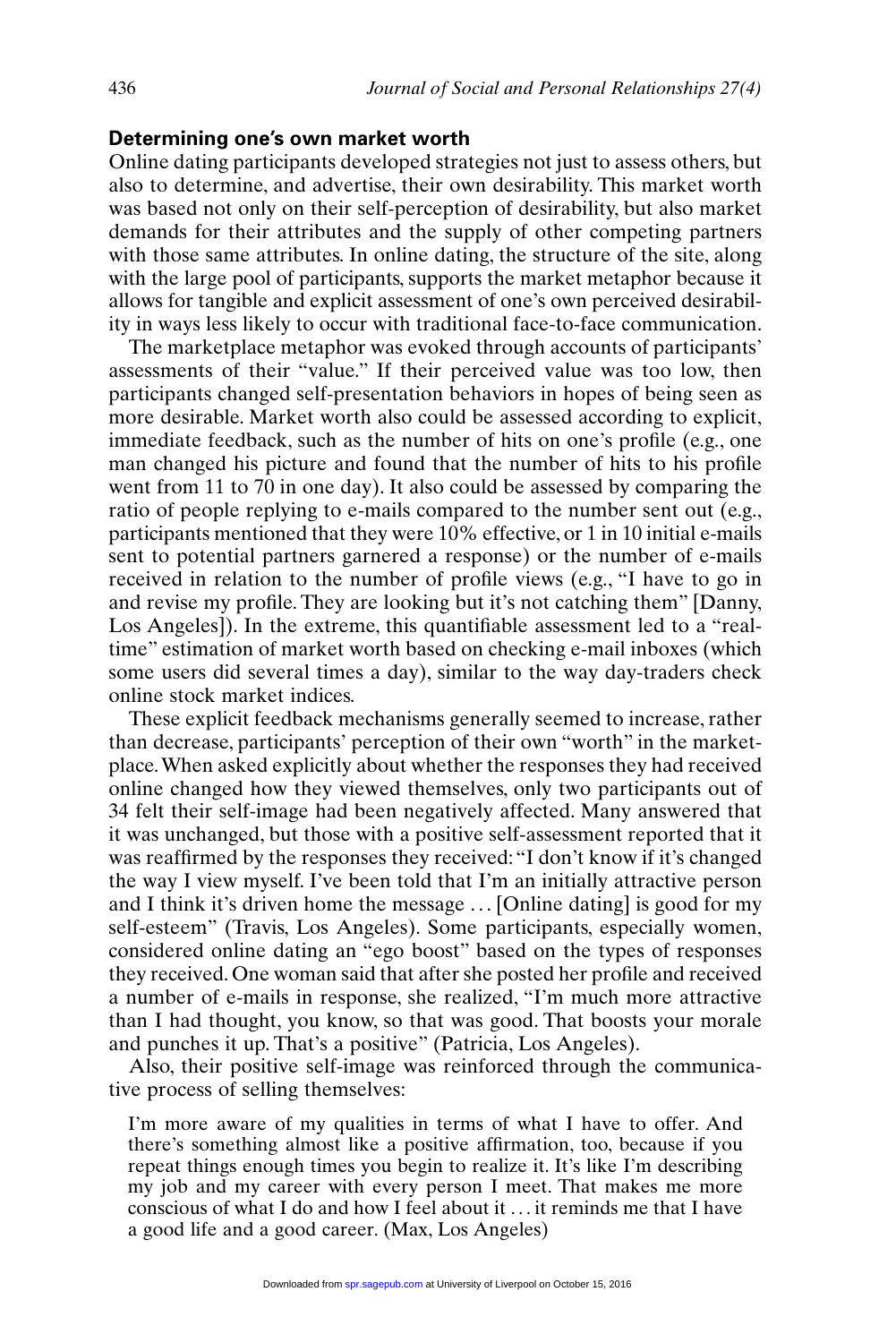Max's observation reveals the role of communication in affirming or reaffirming one's self-worth; through the act of marketing oneself repeatedly with potential suitors, he was not only selling himself to others but to himself as well. Together, the larger pool of potential dating partners and the ongoing communicative process of reaffirming one's positive characteristics worked to convince participants of their own worth and contributed to increased perceptions of their own desirability.

#### **Shopping for the perfect parts**

The functionality of online dating sites, specifically the ability to filter through thousands of profiles, supports the market mentality of online dating in that participants had to make decisions based on an increased "supply" of potential matches. This encouraged a shopping mentality, in which participants searched for the perfect match based on discrete characteristics and reduced potential partners to the sum of their parts. Decision making based on these qualities was quite different from offline dating situations in which individuals often get a more holistic impression of the individual, usually taking into account unquantifiable aspects of personality (such as energy level) and interaction (such as chemistry). For some participants, online dating encouraged an environment in which partner selection became sterile and calculating as opposed to a spontaneous, "magical" crossing of paths. As one participant explained,

In terms of introductions, [online dating is] a great start, but it also starts to become a little impersonal and sometimes it's hard. You don't have that same magic of when two people meet. It becomes much more clinical and you're already looking at quantitative aspects – age, occupation and everything else. You're constantly evaluating as opposed to meeting someone and not knowing anything about them but knowing there's already a spark. (Max, Los Angeles)

The consequences of this type of filtering, enabled by the search functionality of the website, included the tendency to shop for people with the perfect qualifications. As Max continued to explain, the online dating environment fostered "a sort of shopping cart mentality in terms of 'this one yes, this one no.' You know, 'I'll take her, her, her' – like out of a catalog." Many participants appreciated being able to "screen" potential partners by specifying the qualities they wanted in a partner:

To me, [online dating is] like picking out the perfect parts for my machine where I can get exactly what I want and nothing I don't want, and I can read all about it before I buy . . . I think,"What do I want? Well, I'm looking for this, and I want this but not this." And you can weed through a lot of stuff right away. (Frank, Bay Area)

This metaphorical language, comparing dating to picking out the perfect parts for a machine, illustrated the market mentality: the ability to shop and choose exactly what the participants wanted and did not want.

Many participants also saw this type of partner shopping as a good way to increase the odds of a long-term relationship because it allowed them to target individuals with certain characteristics and to avoid those with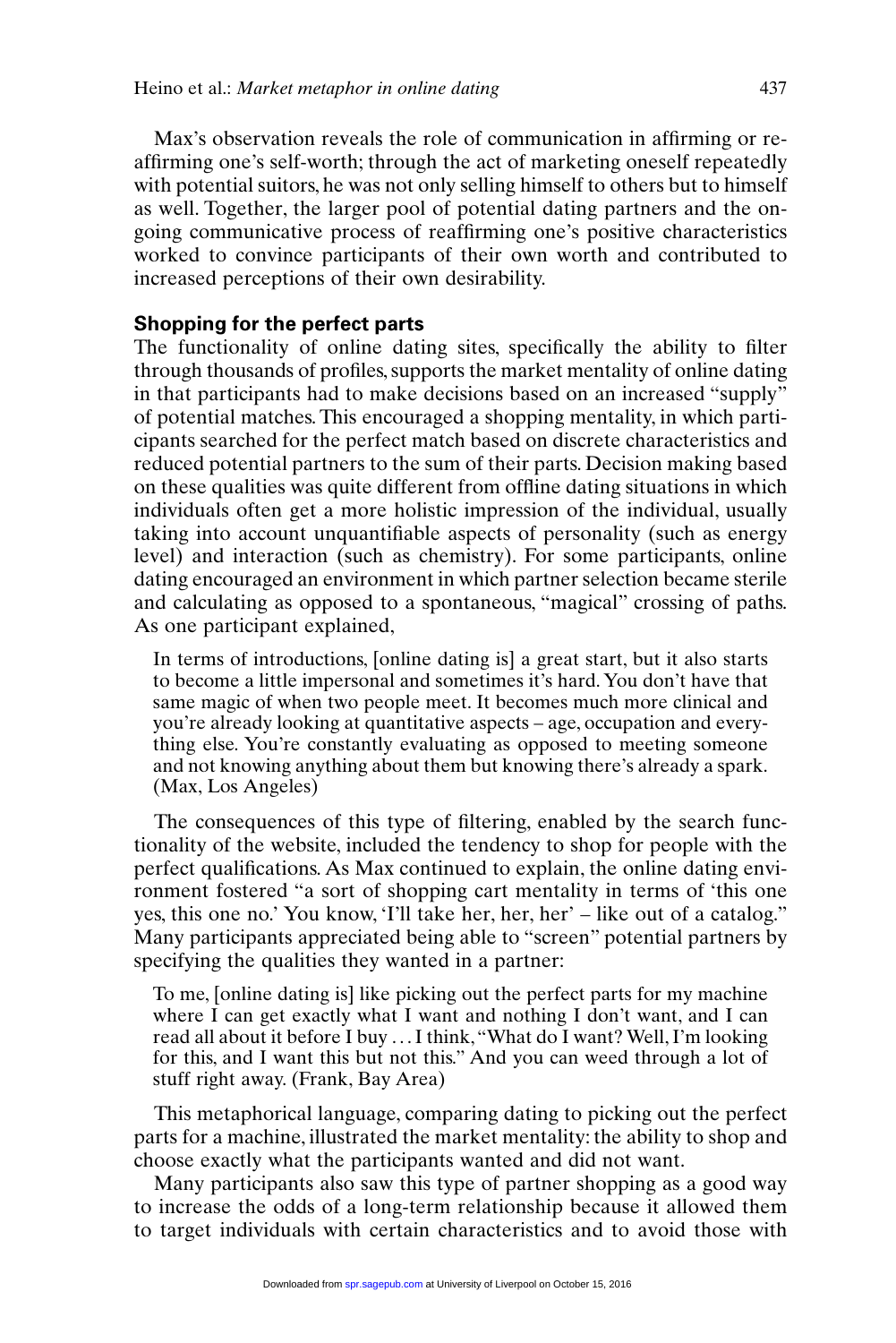qualities that were "deal-breakers." For instance, a man who hated smoking could easily filter out smokers, or a woman who did not want children could search for men who felt the same way. For one participant, the fact that chemistry or physical attraction did not enter into the equation until other types of information were revealed was positive, because it allowed her to focus on meeting someone with shared interests as opposed to just physical compatibility:

This way helped me get to know somebody first. That's why I got divorced in the first place, for no reason other than we were mismatched. We had no similar interests . . . and that's why I'm looking for someone with similar interests, that likes to do things together . . . That's why I really want to get to know somebody and who they really are first, before I meet them. (Courtney, Bay Area)

Her use of online dating was a strategic choice to reprioritize the factors that she used to select potential romantic partners. In her case, removing the "magic," or physical connection, from the equation allowed her to prescreen the pool for those individuals with a better chance of a successful long-term relationship.

#### **Maximizing "inventory": Playing the numbers game**

The availability of a large pool of people, which one participant referred to as greater "inventory," as well as the ability to search for specific characteristics, made online dating feel like an effective and efficient option for many because it seemed to increase their chances of meeting a potential partner simply because they were exposed to so many individuals. As one male participant rhetorically asked, "Where else can you go in a matter of 20 minutes, look at 200 women who are single and want to go on dates?" Marcia, another participant, emphasized efficiency:"You can do it any time, night or day. It helps you filter people without spending a lot of time, which we don't have." This increased "inventory" may have encouraged the perception that online dating was a "numbers game" in which one just had to meet enough people in order to find the perfect romantic partner. For example, one woman used an assessment tool on the site and discovered that only 6% of the male members had the qualities she was seeking. Because her search was so specific, she appreciated that online dating allowed her to quickly identify those particular users. So, this increased supply of available prospects may have encouraged the belief that success was purely a result of applying sufficient effort and meeting enough people – adopting a type of sales approach. One woman recounted advice a computer salesperson gave to another online dater:

The example he used was, out of 100 phone calls there might be 20 potential prospects, and meeting with them there might be three or four sales out of that 20. It's a trial and error thing, it's a numbers game. He said to her, "You've got to meet 100 guys! Out of 100 guys, there's bound to be a few" . . . And she met them and went on a lot of first dates and finally met somebody. So maybe it is a numbers game. (Jennifer, Los Angeles)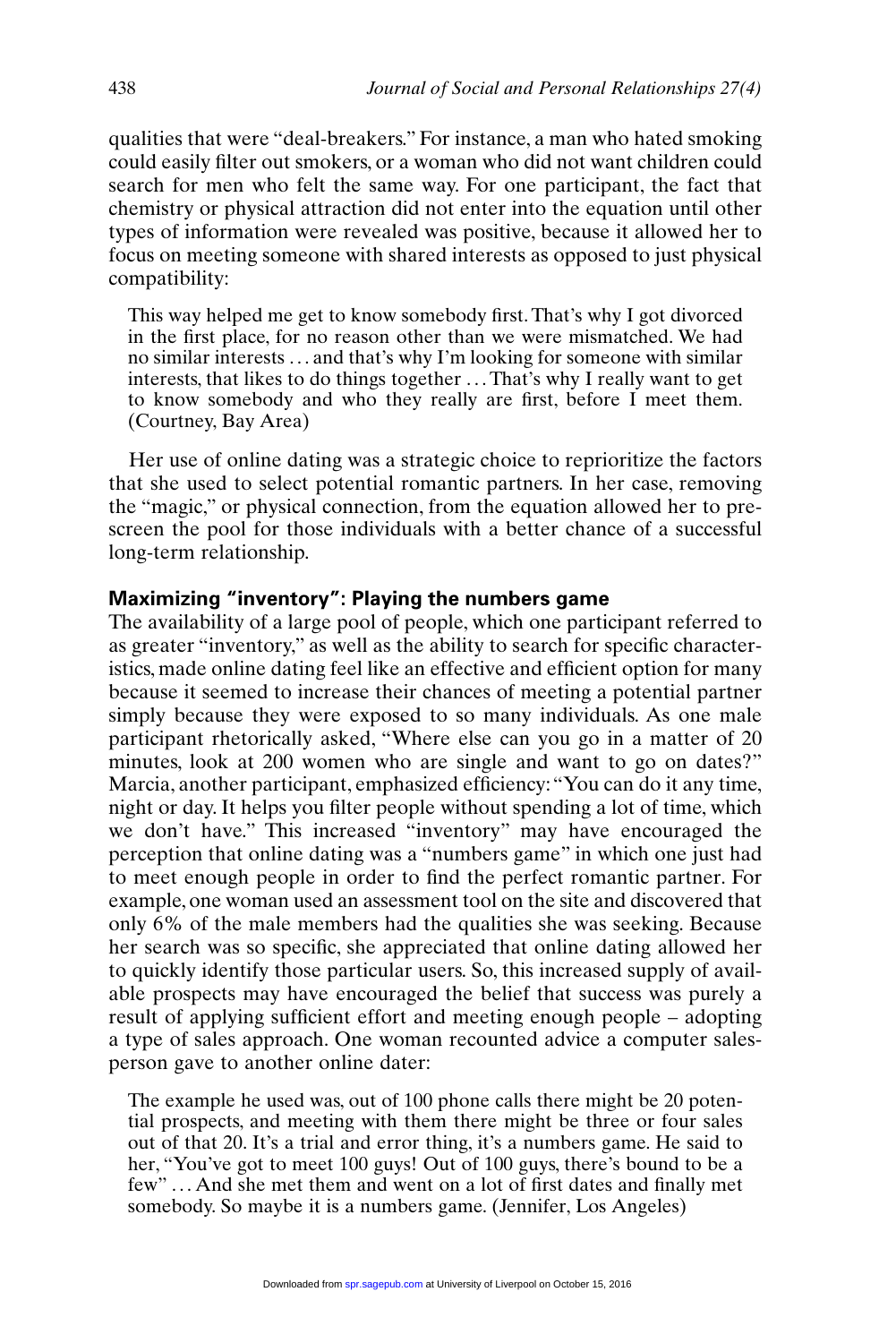Jennifer's quote exemplifies this strategy of viewing online dating as a numbers game and attempting to go out on as many dates as possible in order to maximize one's inventory and thus one's chances of finding the right dating partner. This strategy also invokes the language of financial markets, in that dating a number of people was perceived as a way of "hedging one's bets" to avert risk and secure a good future, in case one date (or investment) did not work out.

#### **Calibrating selectivity**

We explored whether the characteristics of online dating that highlight the marketplace metaphor – namely, the increased supply of potential partners and the heightened sense of one's own desirability – changed the way in which online daters made decisions compared to the decision-making process employed in traditional dating. In other words, were participants more or less selective online? A few individuals described the ways in which increased exposure to a variety of people (some of whom they would not have considered initially) led them to be more open-minded. However, for the majority, the increased supply encouraged them to try to process many profiles in as short a time as possible, causing them to discard those who did not match their criteria after only a cursory assessment of a few factors; in other words, to look for reasons to filter people out, rather than in.

According to participants, there did seem to be a relationship between the assessment of one's desirability and the degree to which they could be discerning in their assessment of others. One of the two participants who said that online dating experiences had lowered their self-esteem said she became less "picky" over time. She said "I don't pick the models because I know that they won't pick me. So I pick the Joe averages." Another man mentioned that as he aged and his online response rate suffered, he broadened his age and weight criteria for potential dates.

Similarly, in the online dating setting, participants made assessments of their own level of desirability and that of others, and then performed mental calculations as to whether the match was equitable or not:

I like a guy who can express himself in writing, but at the same time it kind of intimidates me. So if it's really good and I'm blown away by how they write, I probably get intimidated and don't respond. If it's kind of good, but doesn't necessarily blow me away, I'm more likely to be interested and contact them ... Just like if I were at a bar and I saw a really handsome guy, it would probably be the same. (Marisa, Los Angeles)

While Marisa's quote reveals a focus on finding someone of equitable desirability, others (often women) who were inundated with e-mails could afford to be discerning and only respond to those they were interested in. The system's rapid feedback gave users the opportunity to precisely calibrate their level of selectivity, based on the supply of potential partners and their own perceived desirability. In this market, participants came to understand their own desirability in regards to various considerations made more explicit by the number and types of responses received.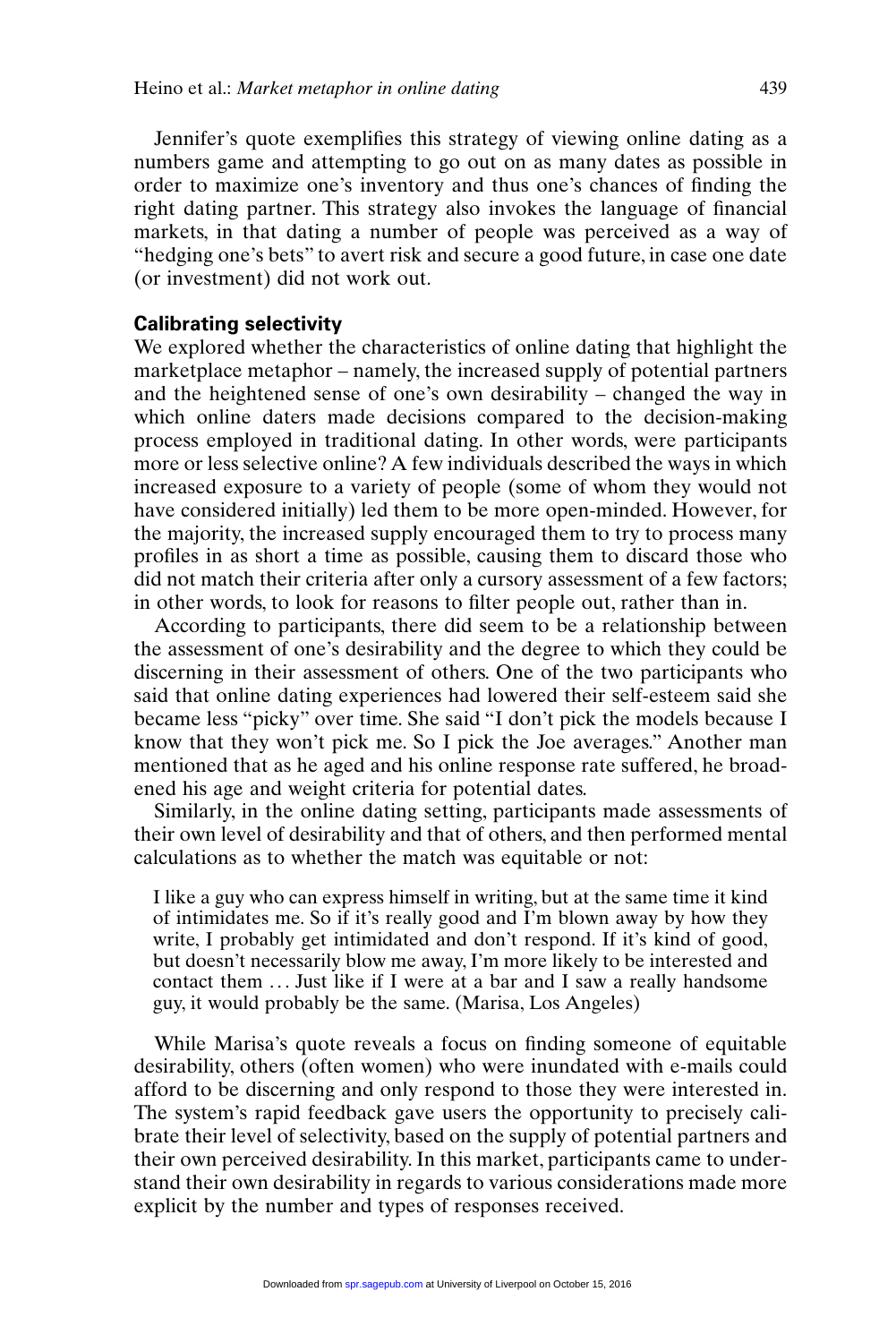#### **Resisting the market metaphor**

A final set of strategies focused on resisting the market metaphor. While many viewed the metaphor of the marketplace as a benefit, others evoked the metaphor in a way that resisted its implications or focused on its negative consequences. These included eliminating potentially good matches, losing the "magic" of meeting someone face-to-face, creating an expectation of more results with less effort, and encouraging quick decision making on surface-level characteristics. First, filtering on demographics meant that some individuals would be eliminated based on arbitrary criteria. When potential dating partners first meet one another in a traditional setting such as a bar, specific attributes such as exact age are not readily apparent. However, in the online dating environment, individuals chose somewhat arbitrary cut-offs as their search criteria and acknowledged that this might preclude opportunities to meet potential good matches.

Another perceived disadvantage of the exchange nature of online dating was the loss of excitement or magic of the face-to-face meeting. Filtering through thousands of profiles seemed more calculated and clinical:

You go through  $\ldots$  who they are and what they're looking for and it's  $\ldots$ "the 20 things you've got to be even before I can be sort of interested in you." And hey, we all want to meet somebody extraordinary but you know you've got to discover what's extraordinary about people and it's usually not on a list ... And then you try to figure out "how do I possibly bring some magic back into this?" (Jose, Los Angeles)

Jose's metaphor invokes the notion that relationship compatibility involves magic rather than quantifiable lists of attributes. This suggests that something critical may be missing from the market metaphor, which emphasizes the transactional nature of relationship formation while obscuring the more ineffable elements of romance and shared chemistry. Third, the market perspective might also breed the expectation of getting more with less effort:

I think, again, with the exposure to a greater number of people it's very effective. But the downside of it is, I think, that the expectations are very much of a consumer – that sort of instant karma expectation, expecting a connection with less effort. (David, Los Angeles)

David acknowledged this consumer aspect of online dating may have encouraged the belief that a great relationship could be had just by discovering the right profile, rather than cultivated through hard work and effort.

A fourth perceived disadvantage of the shopping mentality was that it encouraged participants to make judgments more quickly when reviewing profiles than in traditional settings. Quantitative elements of the profile (e.g., age) and closed-ended responses (which are more easily searchable) offered more efficiency in filtering and searching, thus encouraging users to privilege these fields as opposed to the open-ended descriptions. A female participant said she refused to practice what she called "meat market shopping," a term that highlighted the crassness of the marketplace approach to online dating. This process of quickly assessing others based on these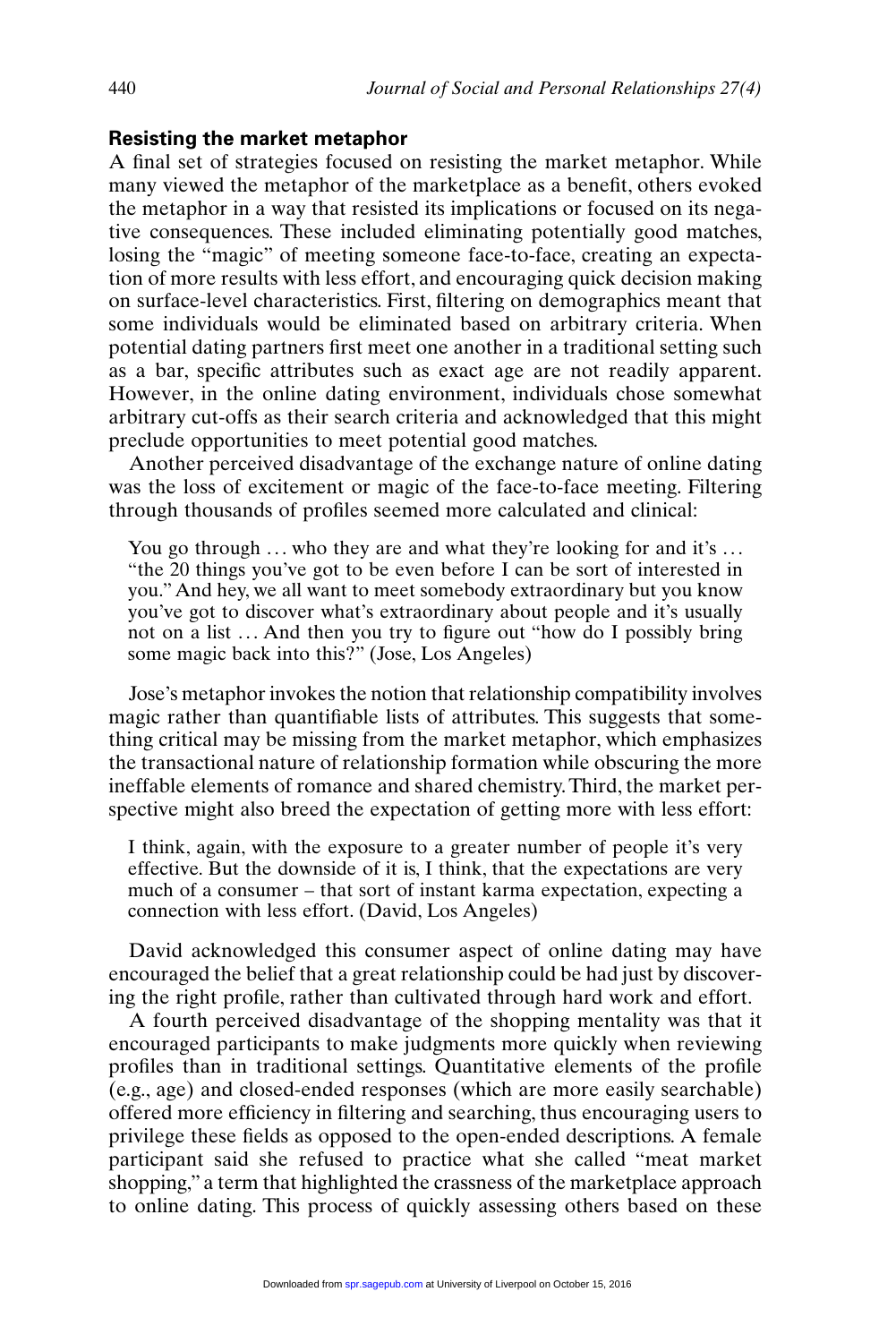quantifiable elements of the profile contrasts with the traditional dating context where individuals are able to take a more holistic approach to assessing others, although obviously decision making based on superficial characteristics occurs in offline settings as well. Given the increased supply or pool of people available to date, participants found quick ways to eliminate people, or as one member said, it encouraged a "find my flaw" mentality. Another participant explained:

[Online dating and traditional dating are] very similar in a lot of ways, but where it's different, I think, is the supermarket mentality from what I've seen – that people make instant decisions based on that one thing. They click through profiles very quickly, I think. There's probably too much choice. They don't take the time to consider the sort of detailed profiles, perhaps. (David, Los Angeles)

These were all ways in which participants resisted the market metaphor by critiquing it or mentioning its potential negative consequences.

#### **Discussion**

This manuscript explores the ways in which the marketplace metaphor resonated with online dating participants in initial relationship formation. Taking a metaphor approach contributes to the online dating research by highlighting the ways in which the language used by participants shapes their experiences and interactions with potential partners as well as their own self-worth. While this metaphor has also been explored in offline contexts (Huston & Burgess, 1979; Roloff, 1981; Sprecher & Regan, 2002), our data suggest that the functionality and design of online dating sites encouraged participants to adopt a marketplace orientation towards the online dating experience. The marketplace metaphor influenced their communication strategies and behavior: they described accounting for others' exaggerated résumé-like profiles, assessing their own value based on explicit feedback, adopting a shopping mentality and choosing features as if out of a catalog, and referred to the process of finding a partner as a "numbers game." In addition, participants adjusted their level of selectivity based on their own perceived desirability and the increased supply of available others. Although there was a tendency to view dating through this market lens, some actively resisted the metaphor and its implications. These strategies, whether conscious or unconscious, aimed to attract the best possible match.

Exploring the marketplace metaphor in the online dating context offers insight into relationship formation and assessment because it highlights acceptance of, or resistance to, the social exchange nature of relationship decision making. Considerable research has investigated the exchange nature of relationships described in theories of interpersonal behavior and decision making (Becker, 1992; Roloff, 1981; Sprecher, 2001). For example, interpersonal theories, such as the Social Exchange approach, rely on an economic framework (e.g., cost/reward) to focus on individual-level decision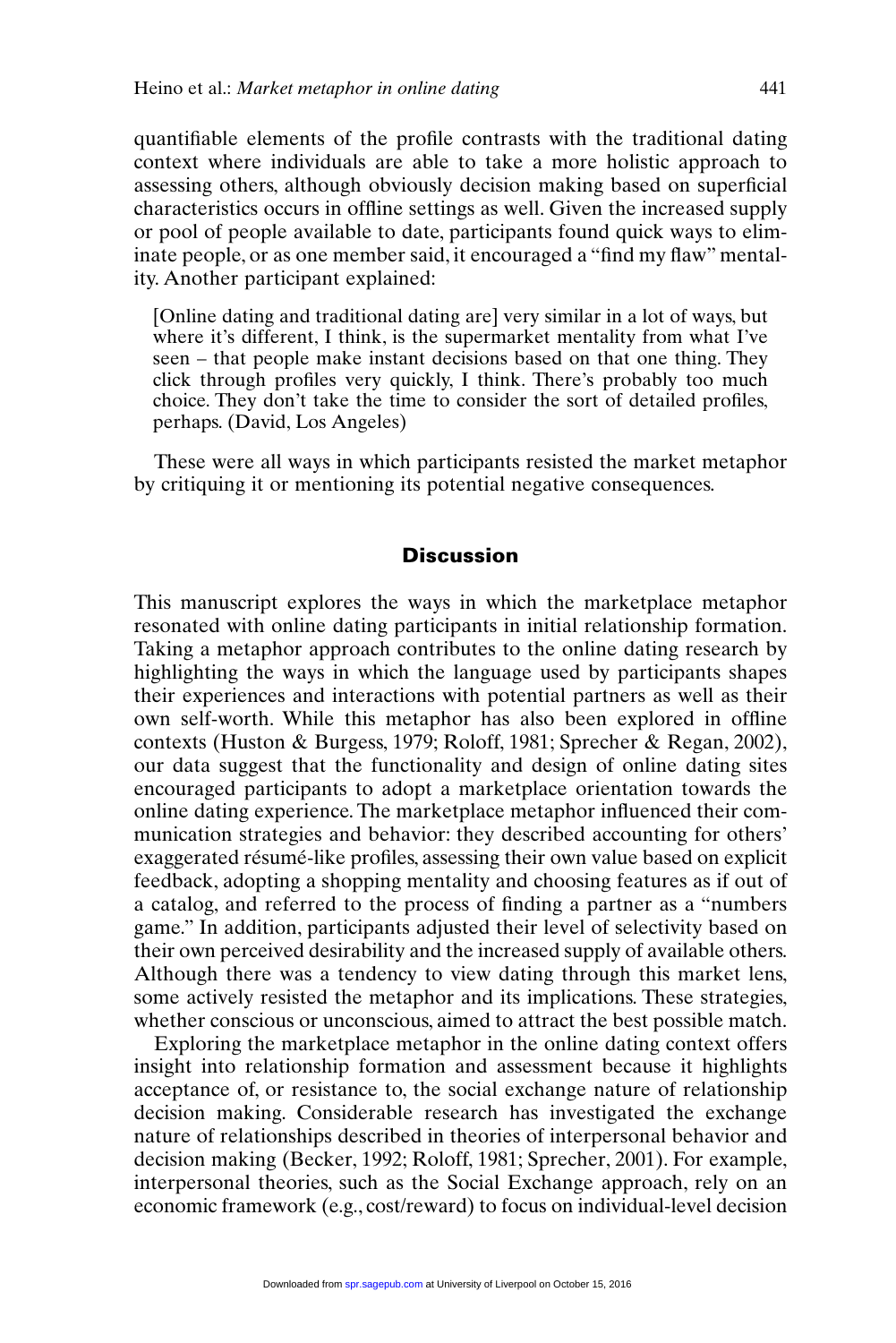making about choice of relational partners (Blau, 1964; Huston & Burgess, 1979; Roloff, 1981). These theories presume that individuals will choose to enter a relationship with others who can, and are willing to, provide resources they need in exchange for their own resources. One of the Social Exchange theories, equity theory (Roloff, 1981; Walster, Walster, & Berscheid, 1978) assumes that "people exchange their own assets for desirable attributes in a partner and end up matched with someone of about equal social desirability" (Sprecher & Regan, 2002, p. 467). Research shows that perceptions of equity in a relationship lead to greater contentment and satisfaction, while perceptions of inequity contribute to distress and dissatisfaction (Hatfield, Utne, & Traupmann, 1979; Sprecher, 2001). Yet, these theories have been heavily critiqued because of their focus on rational choice (Heath, 1976), their tendency to reduce relationships to economic exchange (Zafirovski, 2005), and the weaker than expected connection between equity and longterm relationship satisfaction (Sprecher, 2001).

While the above approaches have been critiqued as too reductionistic, our analysis suggests that adopting a metaphorical marketplace orientation towards online dating activities serves to highlight how participants view the exchange nature of relationship initiation and development. This perspective influenced both their overall orientation towards the online dating process and the strategies they claim to use within it. Participants' orientation towards online dating as a metaphorical marketplace may reflect the structure of the online dating site, which includes long lists of demographic and other characteristics and sophisticated search functionality. The filtering process emphasizes discrete aspects of individuals, rather than (as typically occurs in a face-to-face setting) a more holistic assessment.This affects decision making, because individuals are focusing on self-reported demographics and descriptions (such as age, height, or income) rather than social interaction or chemistry. Because these sites make personal characteristics more explicit, they may facilitate reductionist and one-dimensional decision making.

Some of our participants felt that the online dating setting encouraged a more calculated and consumerist perspective towards mate selection by enabling individuals to systematically select and deselect checkboxes regarding their preferences. In online dating, these preferences are more explicit, privileging those characteristics that are discrete and quantifiable. Online dating researchers point out that the design of online dating services may influence the beliefs of their users as to what is important; as Fiore and Donath (2004) argue, "the features of a person that Match.com presents as salient to romance will begin to have some psychological and cultural influence if 40 million Americans view them every month" (p. 1395).

Finally, the process of marketing themselves through the online dating site affected how individuals viewed their own desirability. The functionality of these sites typically provides individuals with a quantifiable assessment of the demand for their product via the number of hits on their profile and e-mails received. Interestingly, when participants assessed their own desirability, most felt their positive self-concept was either reinforced or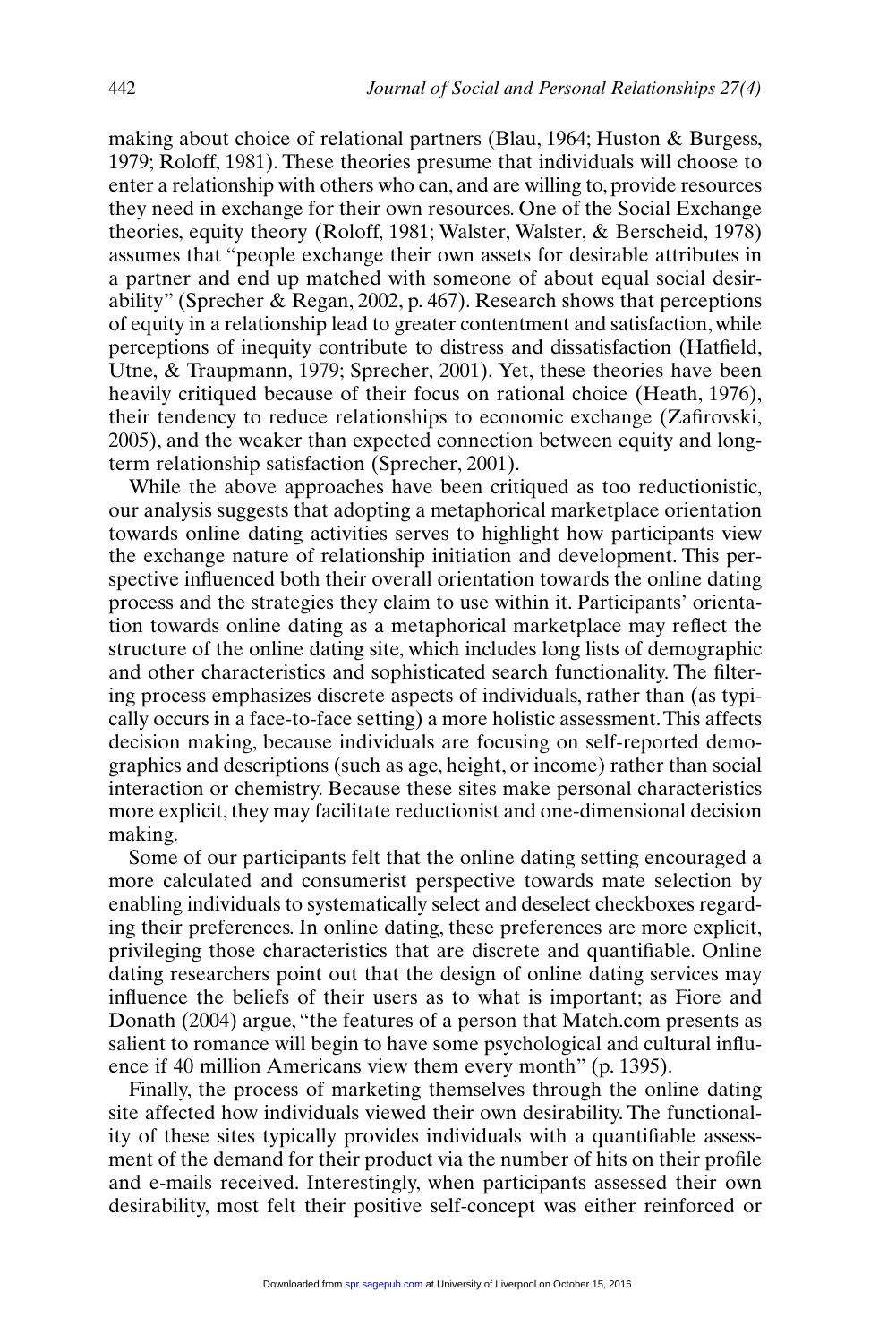improved through online dating. This highlights the role of communication in constructing self-image and worth. Participants reported feeling better about themselves as a result of their ongoing efforts to market and sell themselves to potential dating partners and the level of response to such efforts.

A powerful market metaphor pervades both the design of online dating sites and the conceptual metaphorical framework that participants adopt when they consider these sites and their role in them. The analysis reveals the explanatory power of the market metaphor and suggests several implications for theory and practice. First, it may encourage an attitude in which both oneself, and others, are commodified as products to be sold, assessed, purchased, or discarded. This cavalier attitude towards discarding others once a flaw is discovered may carry over to relationship behaviors even after the initial phases. For instance, other research has noted that online dating participants may not see themselves as accountable to others because there is not an "integrated social environment" (e.g., they "disappear" rather than work towards mutual closure in ending relationships) (Donath & boyd, 2004, p.76). Such a view regards relationships as transactions based on matching discrete pre-existing traits and characteristics, while downplaying the less-tangible emotional and chemistry-based aspects that go into making a romantic connection and the subsequent interaction required to build a relationship.

Second, an important implication of the notion that online dating is a numbers game, with its emphasis on locating the perfect product as opposed to the relationship-building process, is that it encourages "relationshopping" (looking for a perfect mate), rather than Duck's (1991) notion of "relationshipping" (building a successful relationship through communicative interaction). This may result in an emphasis on discovering the perfect relationship, by emphasizing the act of finding, or shopping for, the right person/product, as opposed to developing one through time and effort by building an emotional connection or establishing successful communication patterns. Online dating sites present a portal or market for people to meet, but for the most part leave the rest of the relationship development to be worked out in subsequent (face-to-face) communication. This can privilege certain qualities over others and perhaps encourage a naïve sense that finding the right match will result in a successful relationship with little effort. The market metaphor, as well as the structure of the online dating site itself, may focus attention on determining the best formula (i.e., level of selectivity) for finding the right person for a successful relationship, rather than on the work and communication skills involved in developing a satisfying relationship. Perhaps in light of this, some online dating sites now offer personality tests, academic research, and expert advice to help match people (Gottlieb, 2006).

Online dating participants tread a fine line between embracing the marketplace metaphor and denying it. They seek to benefit from the positive aspects of this mode of meeting others, such as the choice it entails and the ability to proactively specify a combination of traits while shopping. However, our participants also mentioned negative connotations to the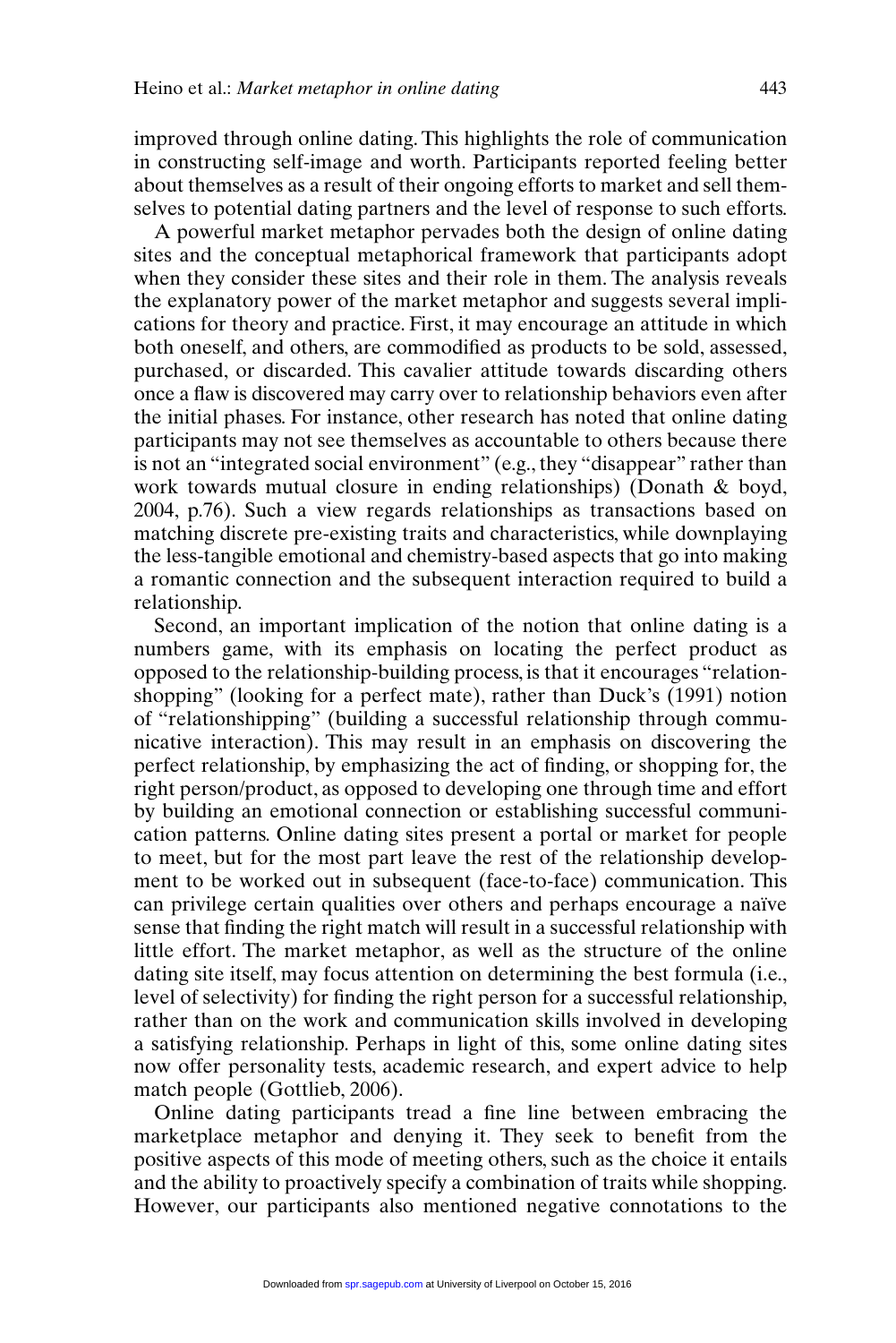marketplace metaphor. These negative aspects include the commodification of relationships and people, which devalues the uniqueness of individual actors and encourages a more clinical approach to finding a mate. In addition, participants spoke about the lack of magic in getting to know one another and experiencing a kind of buyer's remorse when they discovered people who were not what they appeared to be. In one study of mediated dating, the prevalence of market metaphors was met with resistance.Ahuvia and Adelman (1993) found that the perceived "sacredness" or uniqueness of a love relationship was challenged by the idea of people as exchangeable, and therefore less unique, commodities.As they write,"This commoditization of love and dehumanization of people accounts for much of the discomfort that many people feel with this consumerist imagery" (p. 69). Although some resistance to the metaphor was voiced, the salience and predominant acceptance of this market metaphor in our study has implications for interpersonal relationship initiation as it calls into question what types of relationships are being privileged by online dating. The market model depends on a certain faith in rational actors, ones who can assess their worth, their offerings, and their partner's desirable qualities. Yet, it is difficult to see how such a view is sustainable in the context of desire and dating, in which compatibility may be less a rational equation and more an unpredictable elixir of non-rational factors, such as chemistry and emotion. Given this, it is possible that the market values are an attempt to rationally control desire in ways that are likely to set users up for frustration when these expectations do not lead to success as easily as expected. Although we did not examine success rates in this study, this would be an interesting topic for future research.

Our findings have practical implications as well. Given the negative implications of the market metaphor for relationship formation, designers of online dating sites may want to reconsider site designs that privilege demographic criteria in favor of more holistic descriptions. Sites may also expand on their services to help users succeed in online dating by counseling them not just about how to write profiles and initiate relationships, but how to develop relationships as well. Online dating users may also want to consider the implications of various online dating models (Match.com versus eHarmony, for example) and factor them into their choice of which  $site(s)$  to use.

Future research on metaphors in online dating should explore potential gender differences between the use of language, and therefore conception, of relationship formation. For example, do males feel more comfortable with this market metaphor language and evoke it more often? Another area of research to explore is differences in language use between those who are "window shopping," or just browsing, versus those that are actually looking for offline relationships. Also, further research could explore the difference between traits or qualities participants feel they can judge through CMC and those that they need to assess face-to-face. This could help individuals understand the benefits of online dating without underestimating the effort of building a successful relationship once they meet a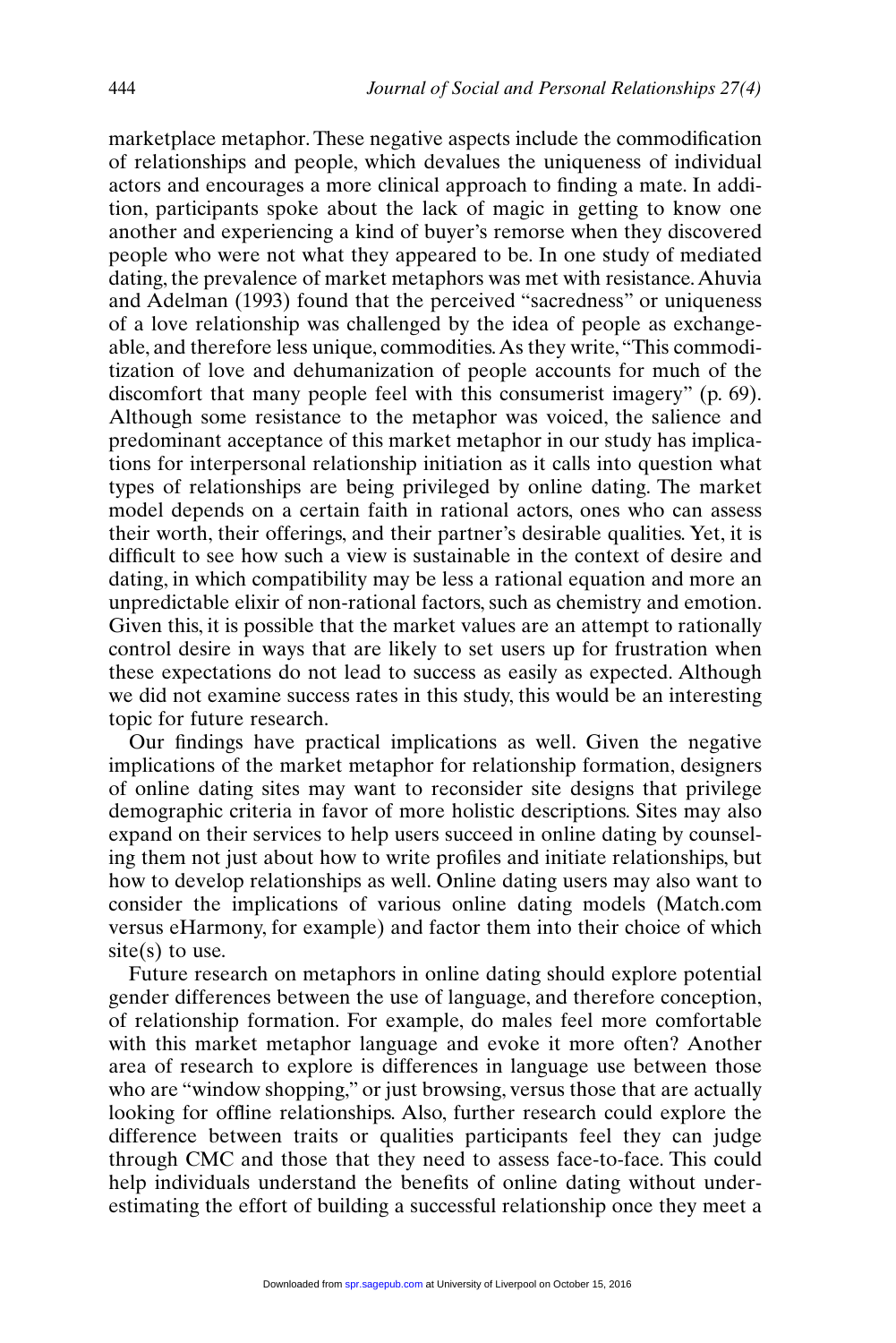potential partner. Finally, research should explore if metaphors change as a relationship moves from initiation to development in online dating. Alternate metaphors could affect behavior in the later stages of relationship development.

This study has several limitations. Our findings are confined to the initial relationship formation stage; we do not know whether market metaphors will continue to be salient or whether, as suggested by Ahuvia and Adelman (1993), they will be replaced by new metaphors as participants form relationships. A second limitation is that qualitative data are not generalizable to other populations or contexts; our goal is not statistical generalizing but "analytic generalizing," in which theoretical propositions and insights can then be applied to other research settings and situations (Yin, 1994). A final limitation is that these findings are restricted to online dating models in which individuals create their own profiles and make their own decisions about whom to pursue (such as Jdate.com, Match.com, or Yahoo Personals). Other online dating models (such as eHarmony.com or Chemistry.com), in which participants take personality tests and are then matched by the provider, might offer different insights.

Overall, the marketplace metaphor provides insight into the ways in which participants make assessments and decisions about relationship initiation within a specific CMC environment. The technical affordances of the online dating context – filtering functionality, access to an increased supply of potential mates, and detailed demographic information about others – influence how individuals use language, specifically market metaphors, to describe the process.This use of a market metaphor may influence how individuals perceive relationship initiation online, resulting in specific strategies for assessing and interacting with others and assessing one's own desirability in this relationship marketplace. The marketplace metaphor resonated strongly with our participants, offering hope for more opportunities to find a relationship match, yet posing potentially problematic implications for relationship development through a focus on the "numbers game" of efficiency rather than communication skills for relationship development.

#### **REFERENCES**

- Ahuvia, A. C., & Adelman, M. B. (1993). Market metaphors for meeting mates. *Research in Consumer Behavior*, *6*, 55–83.
- Arvidsson, A. (2006). 'Quality singles': Internet dating and the work of fantasy. *New Media & Society*, *8*, 671–690.
- Bailey, B. (1988). *From front porch to back seat: Courtship in twentieth-century America*. Baltimore, MD: John Hopkins University Press.
- Baker, A. J. (2008). Down the rabbit hole: The role of place in the initiation and development of online relationships. In A. Barak (Ed.), *Psychological aspects of cyberspace: Theory, research, applications* (pp. 163–184). Cambridge, UK: Cambridge University Press.
- Baxter, L. (1992). Root metaphors in accounts of developing romantic relationships. *Journal of Social and Personal Relationships*, *9*, 253–275.
- Baym, N. (2002). Interpersonal life online. In L. Lievrouw & S. Livingstone (Eds.), *The handbook of new media* (pp. 62–76). Thousand Oaks, CA: Sage Publications.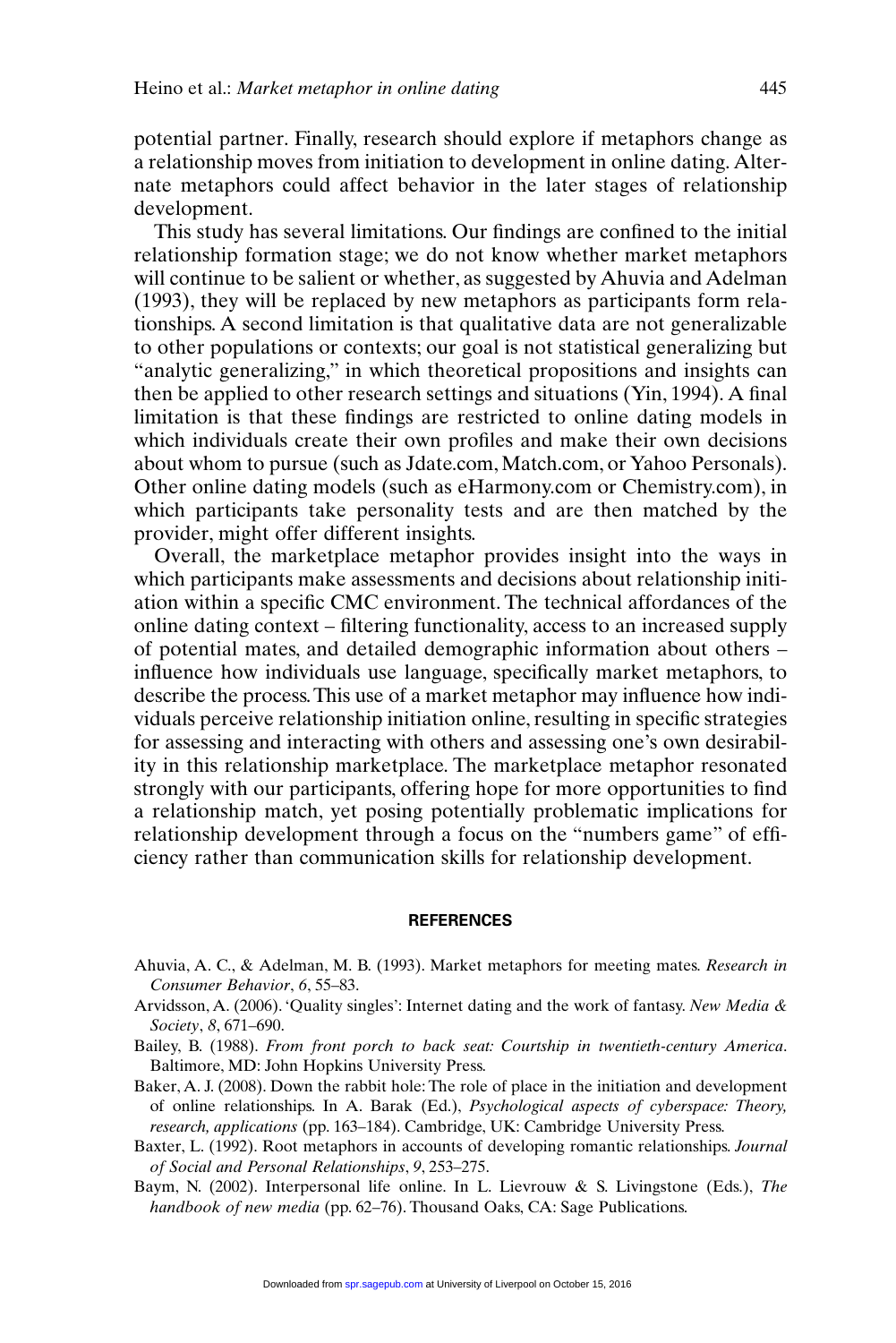- Becker, G. (1973). A theory of marriage: Part I. *The Journal of Political Economy*, *81*, 813–846.
- Becker, G. (1992). *A treatise on the family*. Cambridge, MA: Harvard University Press.
- Blau, P. (1964). *Exchange and power in social life*. New York: John Wiley.
- Bracker, N. (2005). Accounting for the economy of metaphors and metaphors of economy. In N. Bracker & S. Herbrechter (Eds.), *Critical studies: Metaphors of economy*, (pp. 7–8). New York: Radopi.
- Burke, K. (1969). *A grammar of motives*. Berkeley, CA: University of California Press.
- Business Wire. (2008). *Jupiter research sees steady growth for online personals, despite explosion of social networking*. Retrieved June 2, 2008, from http://www.businesswire.com/portal/site/ home/permalink/?ndmViewId=news\_view&newsId=20080211005037&newsLang=en
- Carl, W. J. & Duck, S. W. (2004). How to do things with relationships ... and how relationships do things with us. In P. Kalbfleisch (Ed.), *Communication yearbook 28* (pp. 1–34). Mahwah, NJ: Lawrence Erlbaum Associates.
- Charmaz, K. (1994). Grounded theory in the 21st century: Applications for advancing social justice studies. In N. Denzin & Y.S. Lincold (Eds.), *Handbook of qualitative research* (1st ed., pp. 507–535). Thousand Oaks, CA: Sage Publications.
- Coupland, J. (1996). Dating advertisements: Discourses of the commodified self. *Discourse & Society*, *7* (20), 187–207.
- Culnan, M. J., & Markus, M. L. (1987). Information technologies. In F. M. Jablin, L. L. Putnam, K. H. Roberts, & L. W. Porter (Eds.), *Handbook of organizational communication: An interdisciplinary perspective* (pp. 420–443). Thousand Oaks, CA: Sage Publications.
- Donath, J. & boyd, d. (2004). Public displays of connection. *BT Technology Journal*, *22*, 71–82.
- Duck, C. (1984). A rose is a rose (is a tadpole is a freeway is a film) is a rose. *Journal of Social and Personal Relationships*, *1*, 507–510.
- Duck, S. (1973). Personality similarity and friendship choice: Similarity of what, when? *Journal of Personality*, *41*, 525–558.
- Duck, S. (1991). *Understanding relationships*. New York: Guillford Press.
- Ellison, N., Heino, R., & Gibbs, J. (2006). Managing impressions online: Self-presentation processes in the online dating environment. *Journal of Computer-Mediated Communication*, *11* (2), article 2.
- Fiore, A. T., & Donath, J. S. (2004). Online personals: An overview. *CHI2004*, 1395–1398.
- Gibbs, J., Ellison, N., & Heino, R. (2006). Self-presentation in online personals: The role of Anticipated future interaction, self-disclosure, and success in Internet dating. *Communication Research*, *33*, 152–177.
- Gottlieb, L. (2006, March). How do I love thee? *The Atlantic*, *297* (2), 58–70.
- Hatfield, E., Utne, M. K., & Traupmann, J. (1979). Equity theory and intimate relationships. In T. Huston & R. Burgess (Eds.), *Social exchange in developing relationships* (pp. 99–133). New York: Academic Press.
- Heath, A. (1976). *Rational choice & social exchange: A critique of exchange theory*. Cambridge, England: Cambridge University Press.
- Hirschman, E. C. (1987). People as products: Analysis of a complex marketing exchange. *Journal of Marketing*, *51*, 98–108.
- Hitsch, G. J., Hortacsu, A., & Ariely, D. (2006). What makes you click: Mate preferences and matching outcomes in online dating. *MIT Sloan Research Paper No. 4603–06*. Retrieved April 15, 2006, from http://ssrn.com/abstract=895442
- Huston, T. L., & Burgess, R. L. (1979). Social exchange in developing relationships: An overview. In T. Huston & R. Burgess (Eds.), *Social exchange in developing relationships* (pp. 3–28). New York: Academic Press.
- Lakoff, G. (1986). A figure of thought. *Metaphor and Symbolic Activity*, *1*, 215–225.
- Lakoff, G., & Johnson, M. (2003). *Metaphors we live by*. Chicago, IL:The University of Chicago Press.
- Larson, G., & Pepper, G. (2003). Strategies for managing multiple organizational identifications: A case of competing identities. *Management Communication Quarterly*, *16*, 528–557.
- Lincoln, Y. S., & Guba, E. G. (1985). *Naturalistic inquiry*. Beverly Hills, CA: Sage.